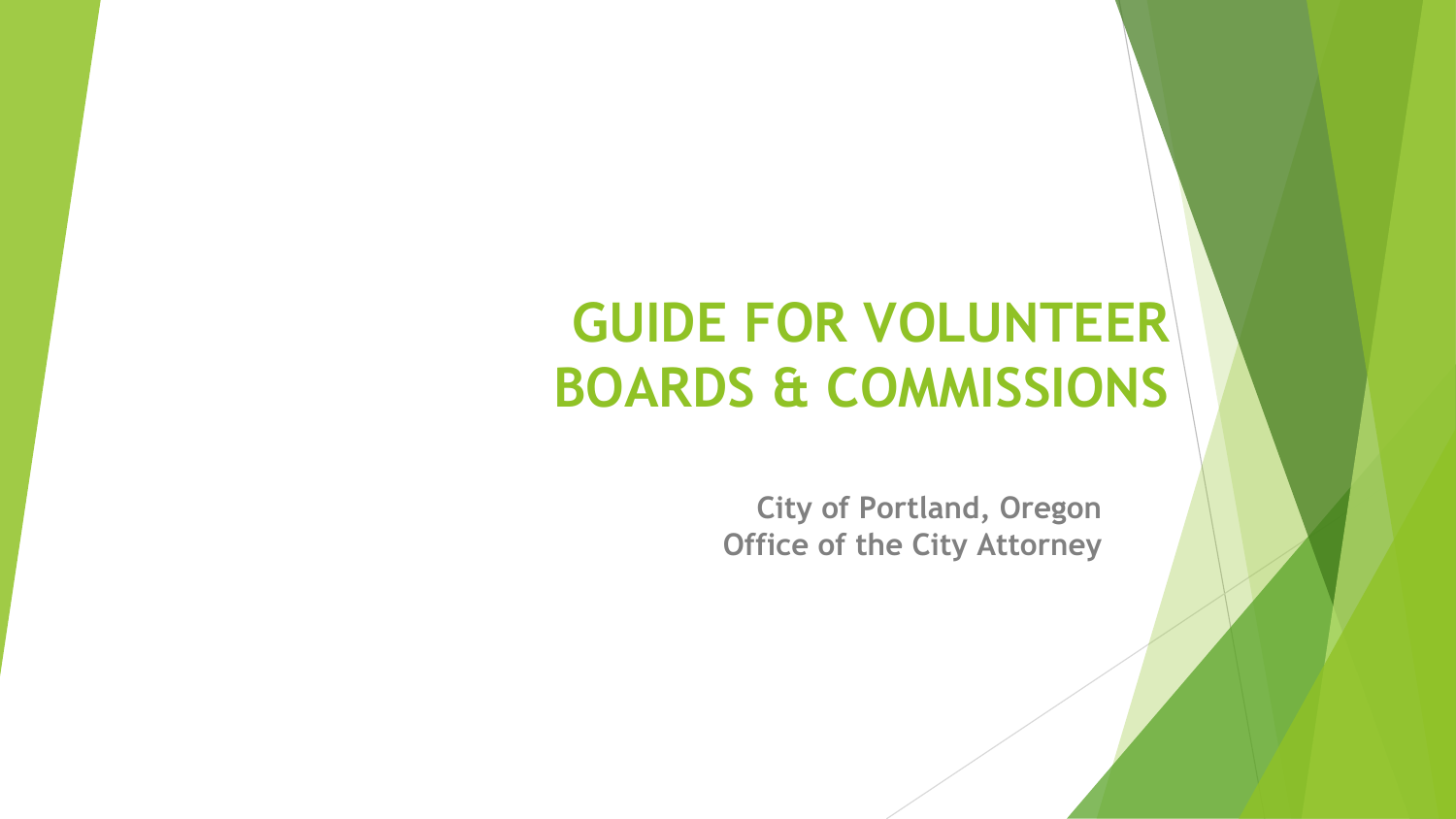## This presentation includes excerpts from:

- A Guide for Public Officials (Oregon Government Ethics Commission Commission)
- Code of Ethics Explanations and Examples (Portland City Auditor)
- Restrictions on Political Activities (Oregon Secretary of State Elections Division)
- Attorney General's Public Records and Public Meetings Manual (Oregon Department of Justice )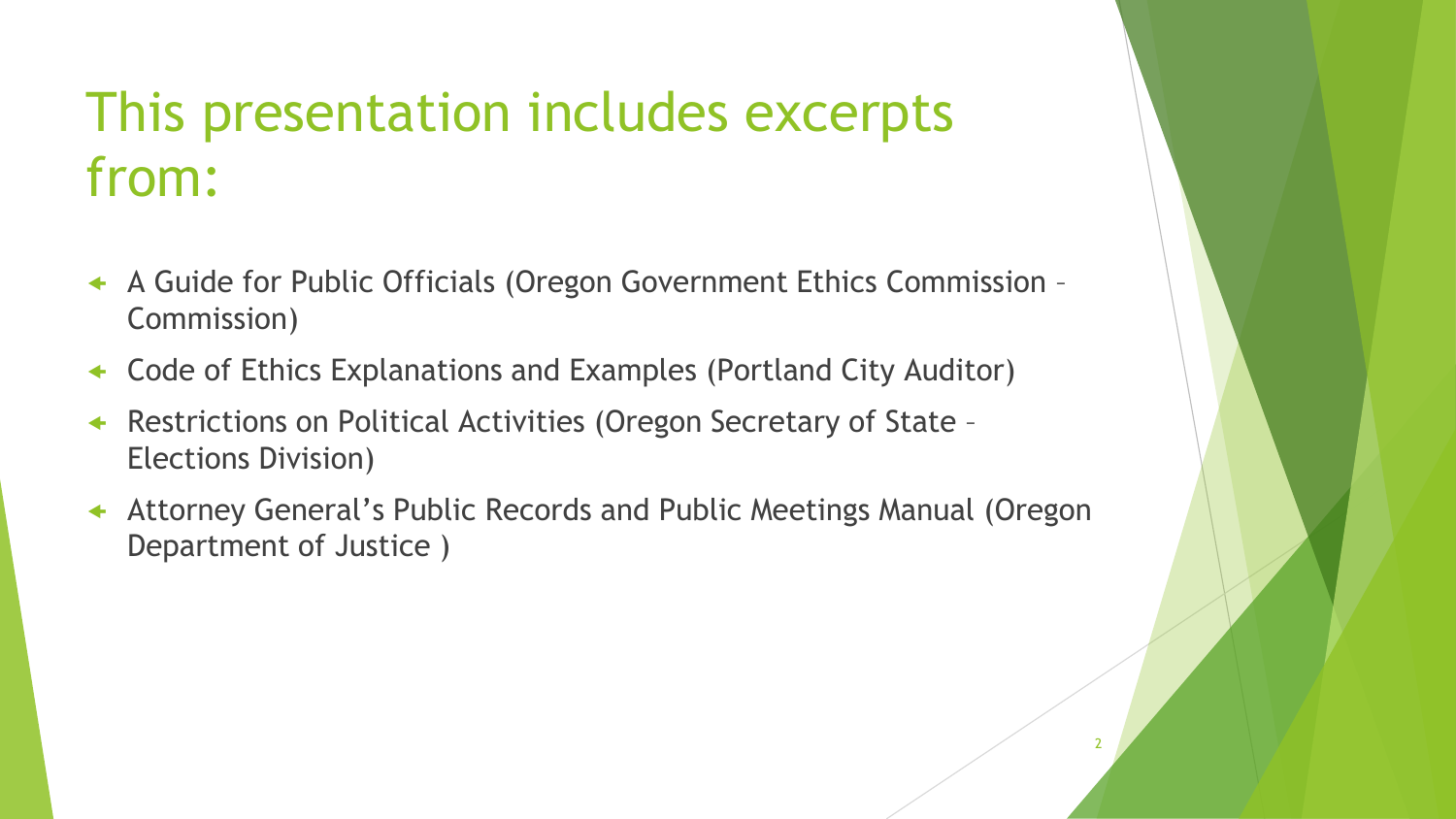## **I. Who Is A Public Official?**

**Introduction**

 In 1974, voters approved a statewide ballot measure to create the Oregon Government Ethics Commission (Commission). The laws are contained in Chapter 244 of the Oregon Revised Statutes (ORS).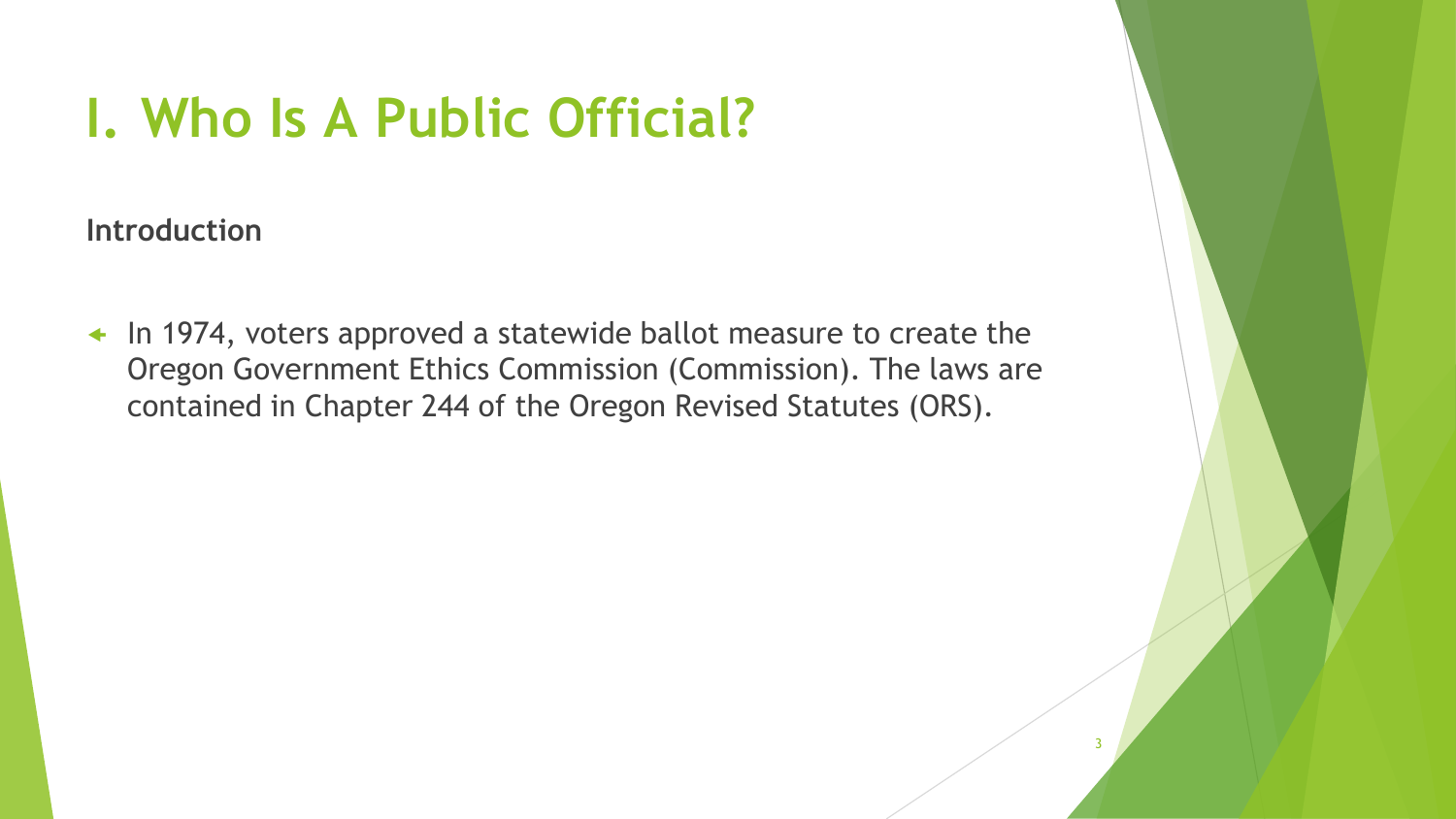## **PUBLIC OFFICIAL: AN OVERVIEW**

- The provisions in ORS 244 restrict some choices, decisions or actions of a public official. The restrictions placed on public officials are different than those placed on private citizens.
- Public officials must know that they are held *personally responsible* for complying with the provisions of ORS 244 . This means that each public official must make a personal judgment in deciding such matters as the use of official position for financial gain, what gifts are appropriate to accept, or when to disclose conflicts of interest.

4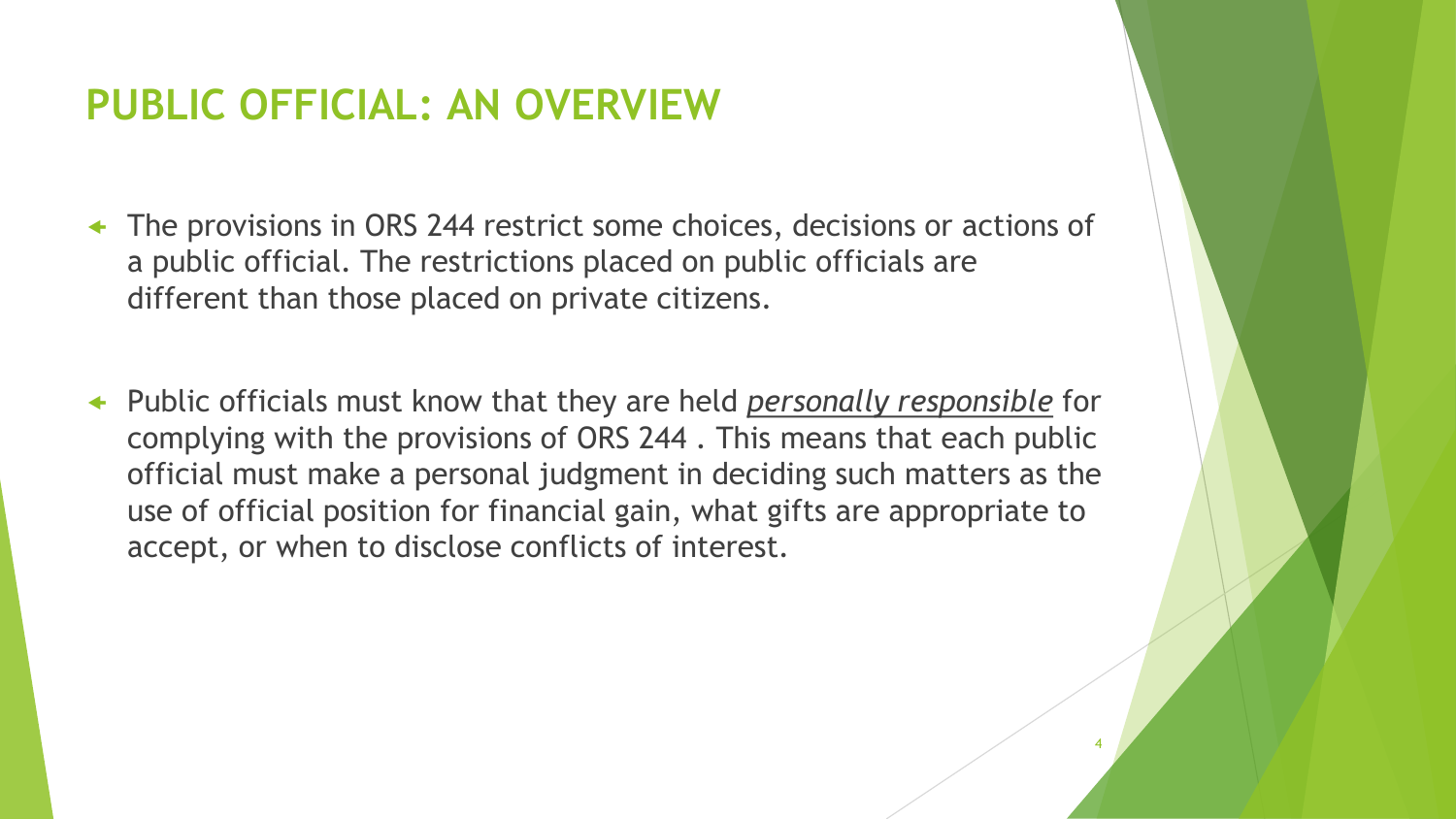- $\leftarrow$  If a public official fails to comply with the operative statutes, a violation cannot be dismissed by placing the blame on the public official's government employer or the governing body represented by the public official.
- One provision prohibits public officials from *using or attempting to use their official positions or offices to obtain a financial benefit for themselves, relatives or businesses they are associated with* through opportunities that would not otherwise be available but for the position or office held.
- Another provision that frequently applies to public officials when engaged in official actions of their official positions or offices is the requirement to disclose conflicts of interest.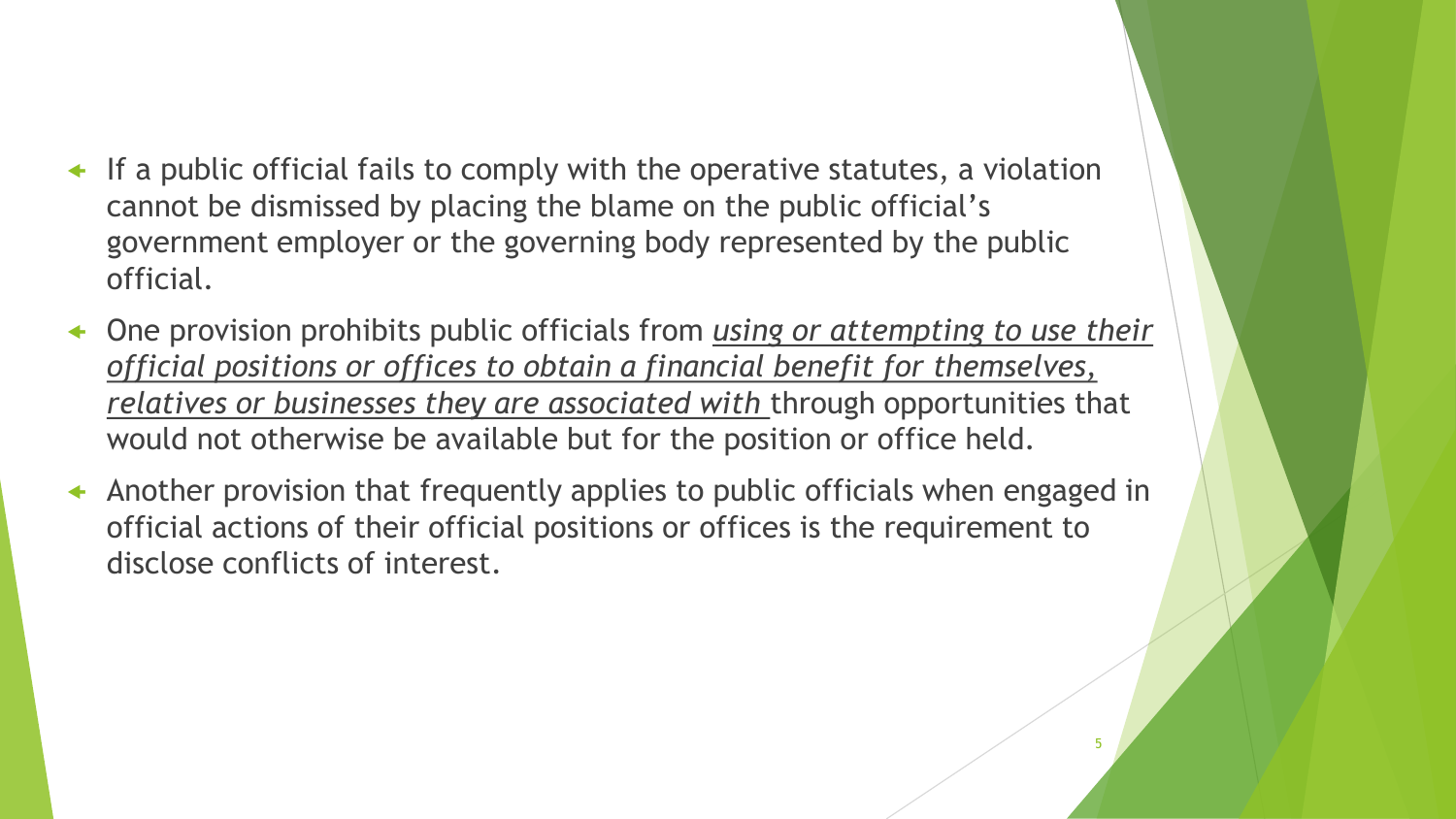### **A Public Official**

**Are you a public official?**

 A "public official" is any person who is serving the State of Oregon or any of its political subdivisions or any other public body as . . . an *appointed official . . .* irrespective of whether the person is compensated for the services.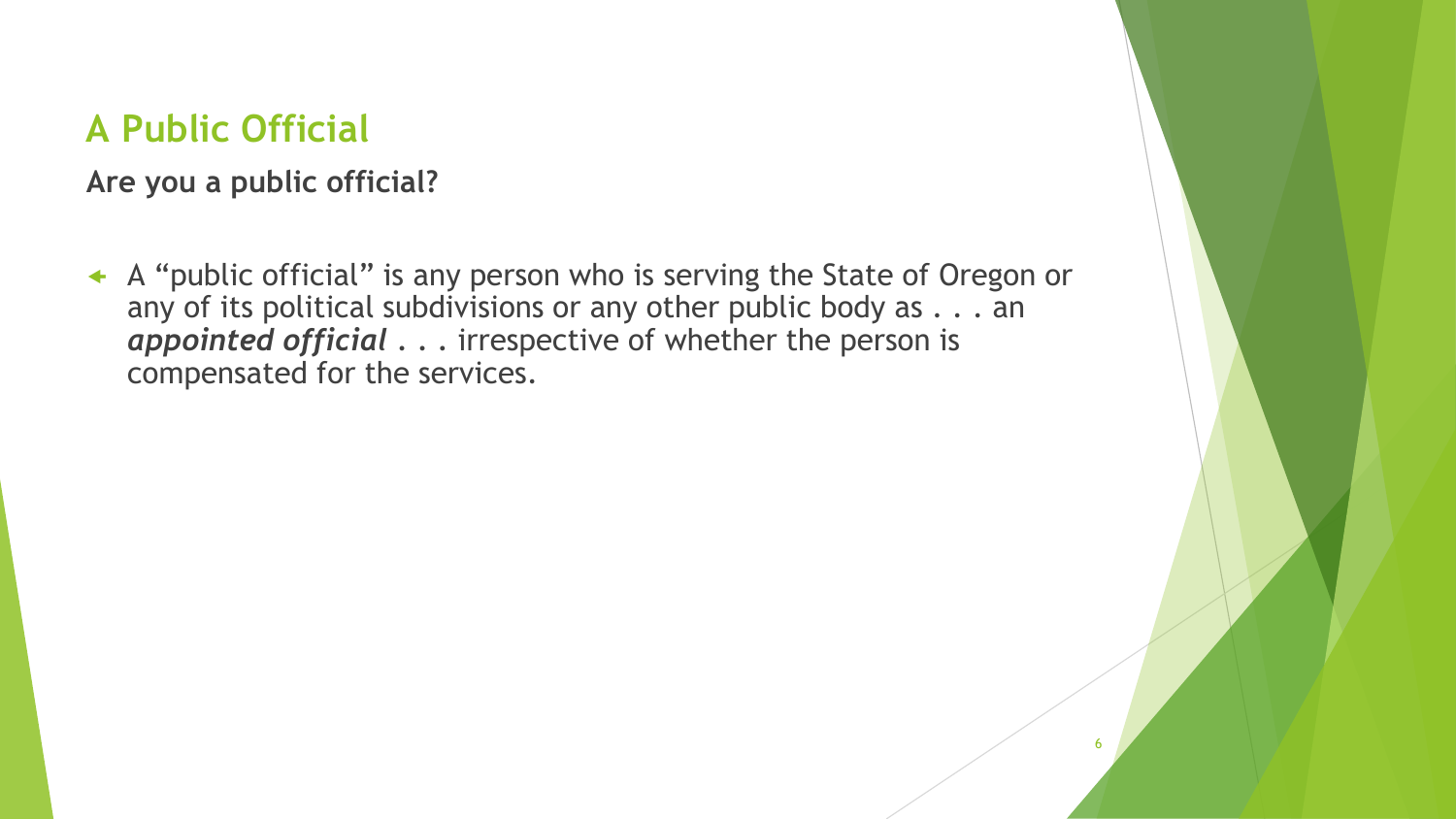For purposes of ORS Chapter 244, volunteers are not public officials if they perform such tasks as picking up litter on public lands, participating in a scheduled community cleanup of buildings or grounds, participating in locating and eradicating invasive plants from public lands and other such occasional or seasonal events.

7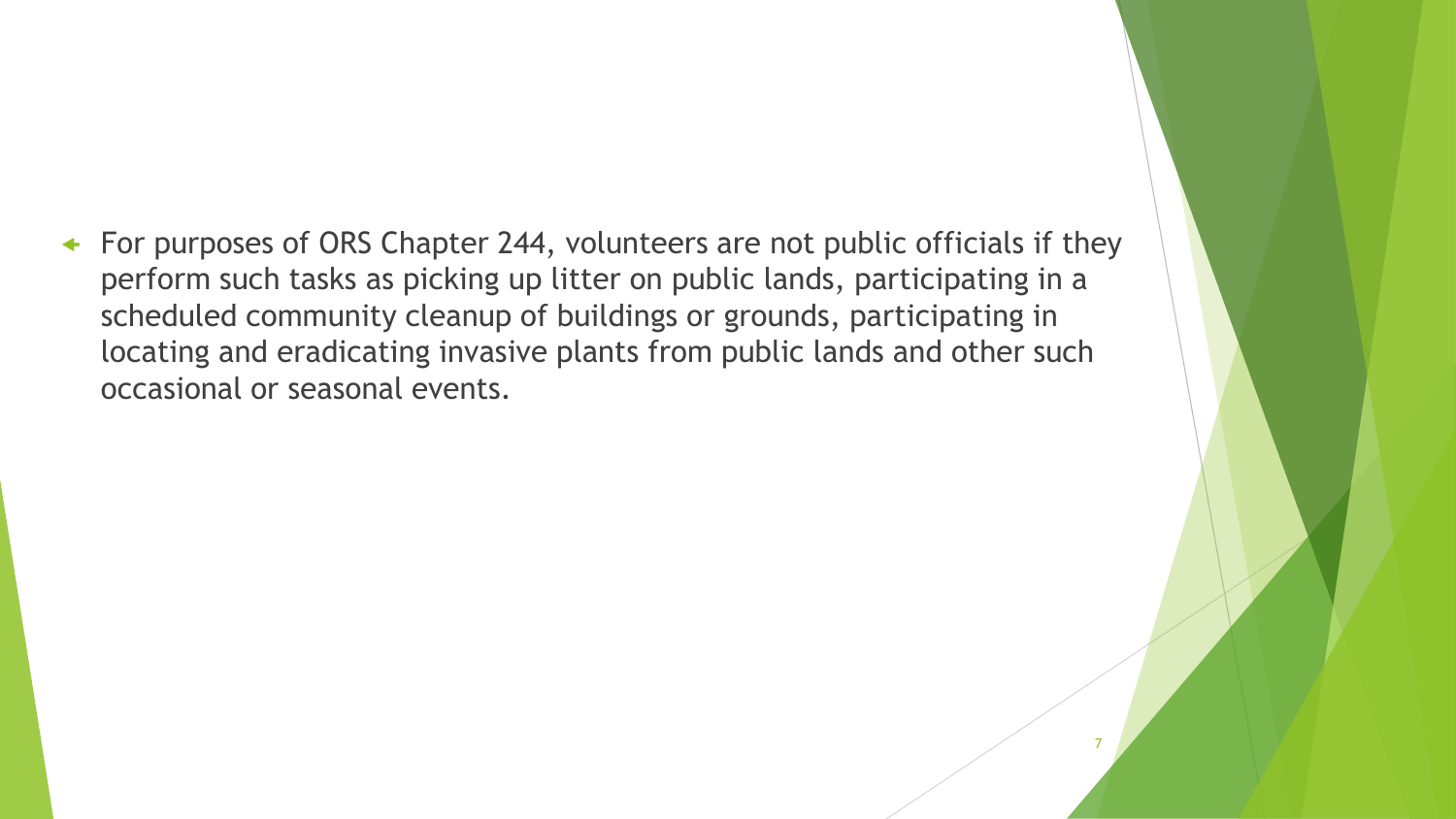### **How are relatives of public officials affected by Oregon Government Ethics law?**

 Public officials must always comply with state law when participating in official actions that could result in personal financial benefits and also when participating in official actions that could result in financial benefits for a relative. Public officials should also know there may be limits and restrictions on gifts their relatives may accept when offered.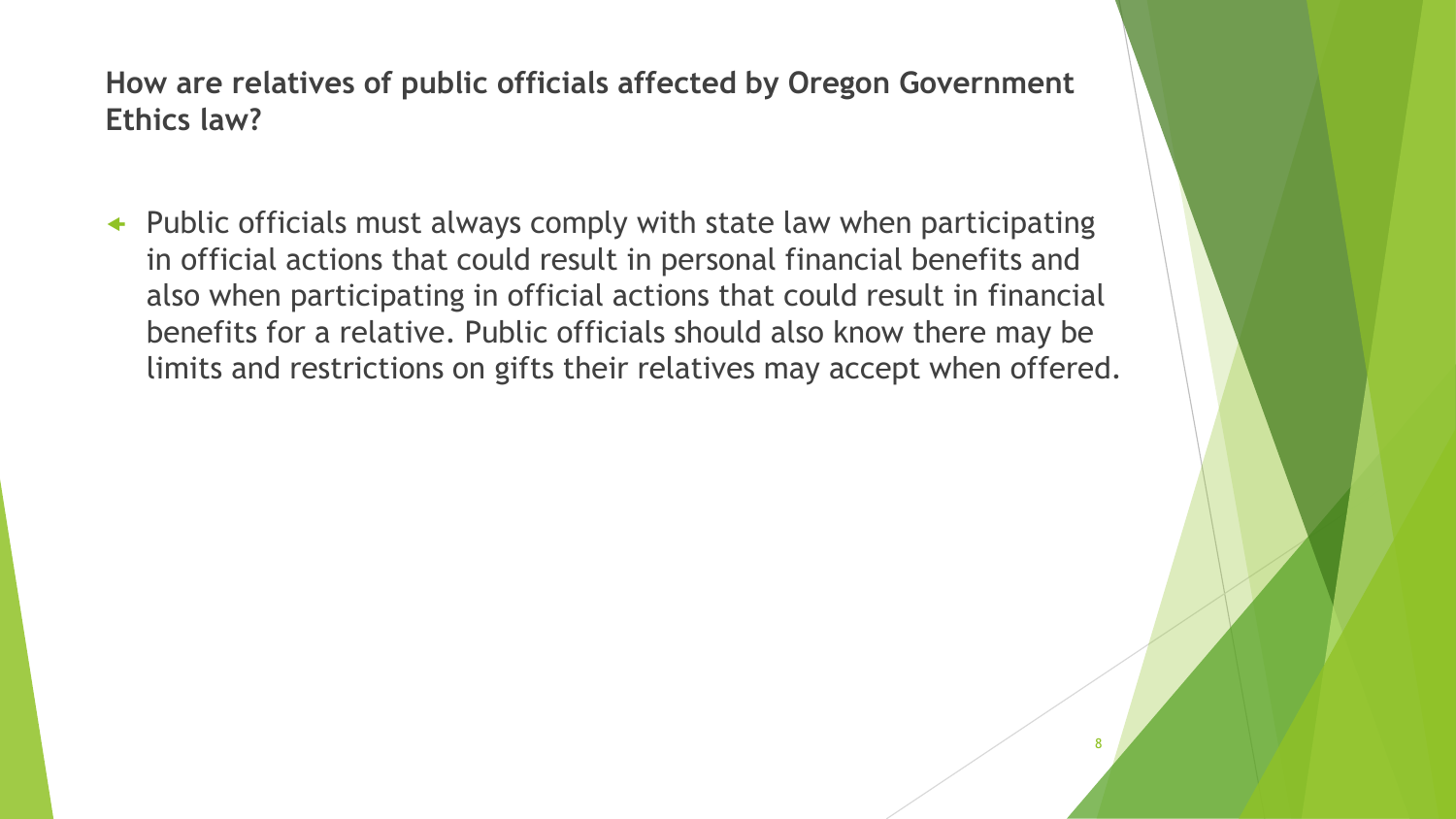#### **Who is a relative?**

Public officials need to know how Oregon Government Ethics law defines who a "relative" is. In everyday conversation the use of "relative" is applied to a broader spectrum of individuals with "family ties" than those defined as relatives in ORS 244.020(15)2. When a provision in ORS Chapter 244 refers to "relative" it means one of the following:

- **Spouse** of a public official or candidate
- **Children** of a public official or candidate
- **Children of the spouse** of a public official or candidate
- **Siblings** of a public official or candidate
- **Siblings of the spouse** of a public official or candidate
- **Spouse of siblings** of a public official or candidate
- **Spouse of siblings of the spouse** of a public official or candidate
- **Parents** of the of public official or candidate
- **Parents of the spouse** of a public official or candidate
- **Person** for whom the public official or candidate has a **legal support obligation**
- **Person benefiting from a public official** when benefits are from the public official's public employment
- **Person who provides benefits to a public official** or candidate when benefits are from the person's employment

For purposes of "relatives" defined by the last two bulleted items, examples of benefits may include, but not be limited to, elements of an official compensation package including benefits such as insurance, tuition or retirement allotments.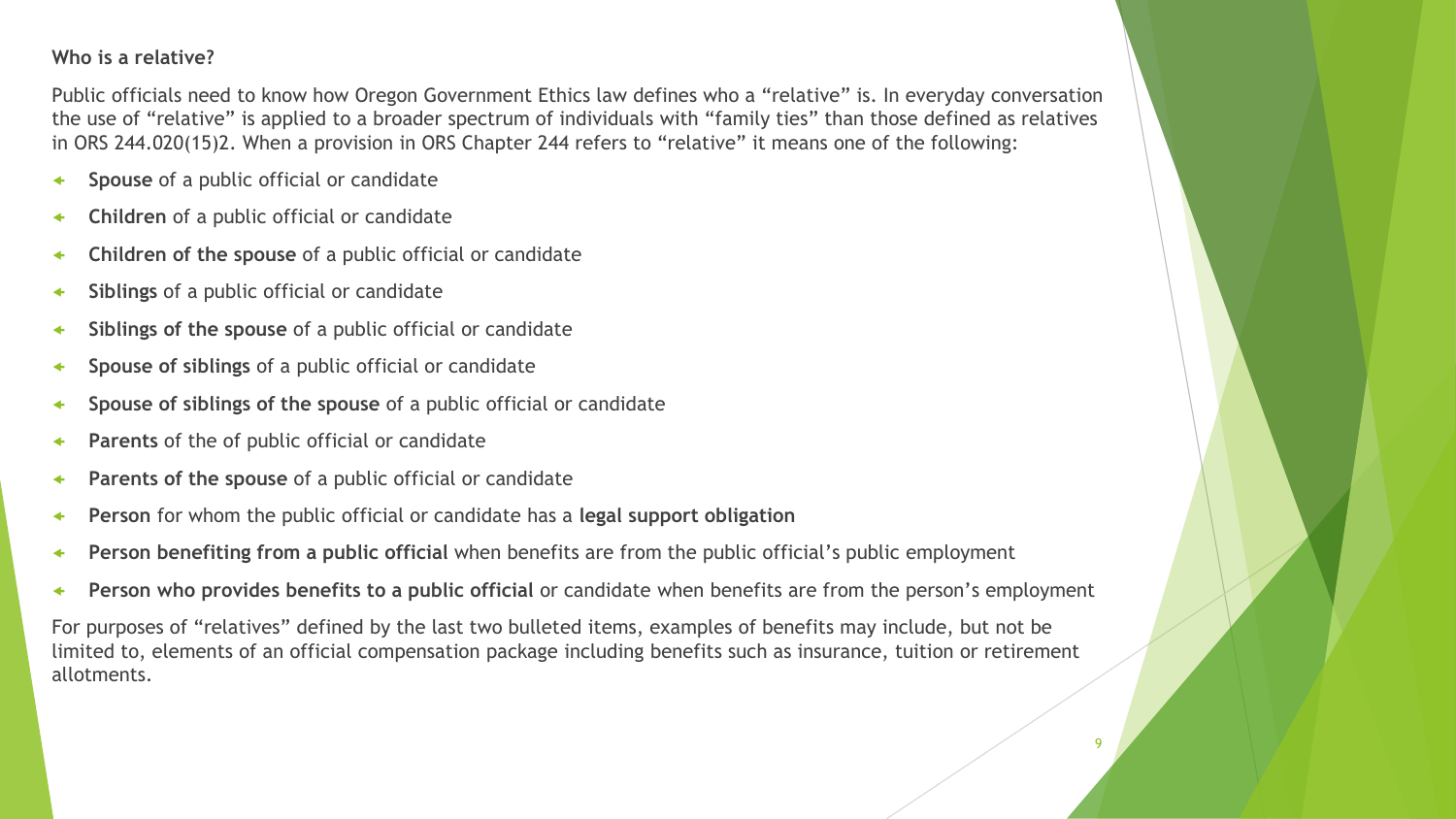## Section I Review

- Definition of public official
- Who is a relative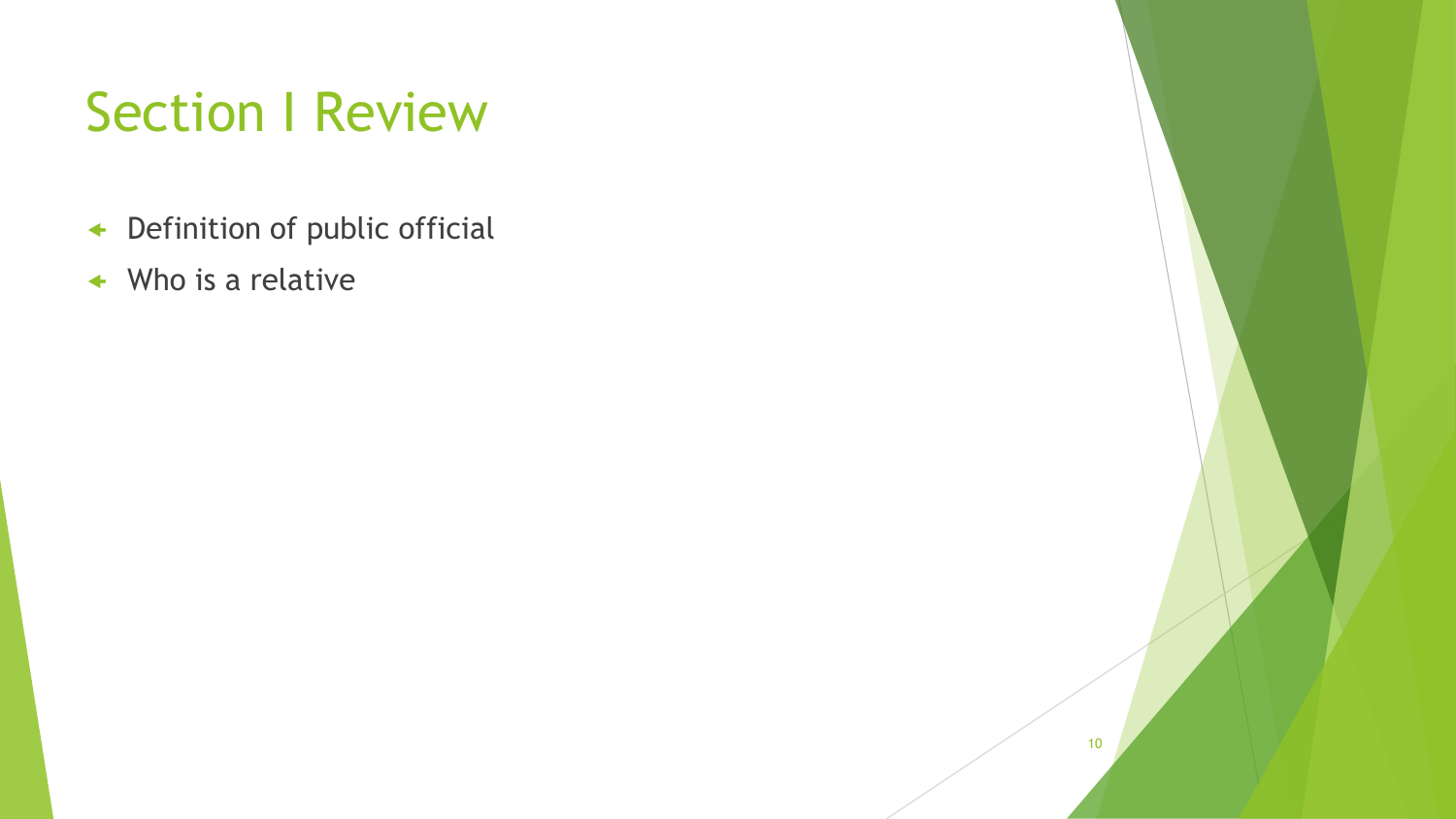## **II.OBLIGATIONS OF BEING A PUBLIC OFFICIAL**

- Leadership
- Use of Position or Office
- Conflicts of Interest (pecuniary)
- Nepotism
- Gifts and exclusions
- Subsequent employment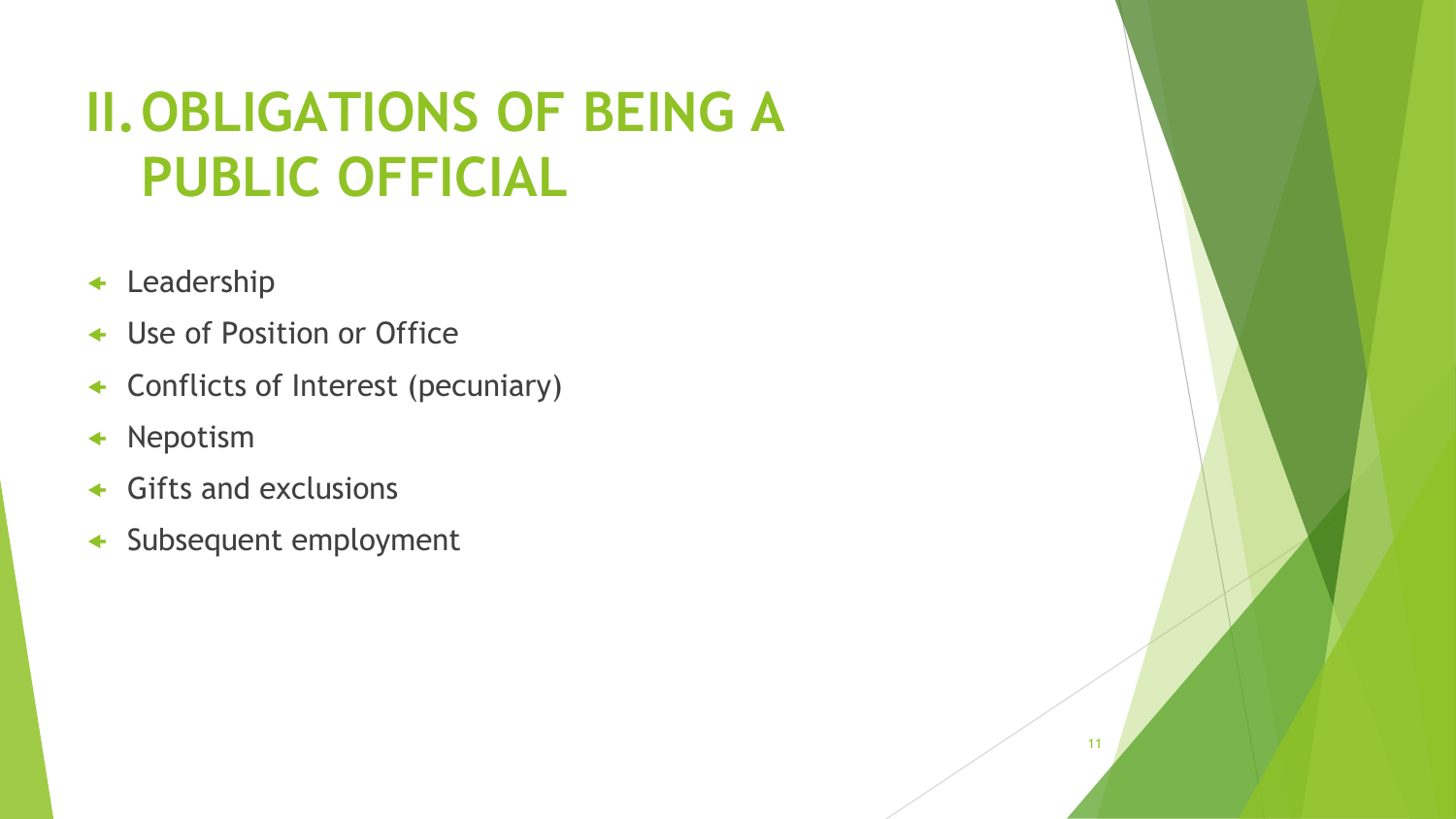

 Officials avoid discreditable personal conduct and are personally honest.

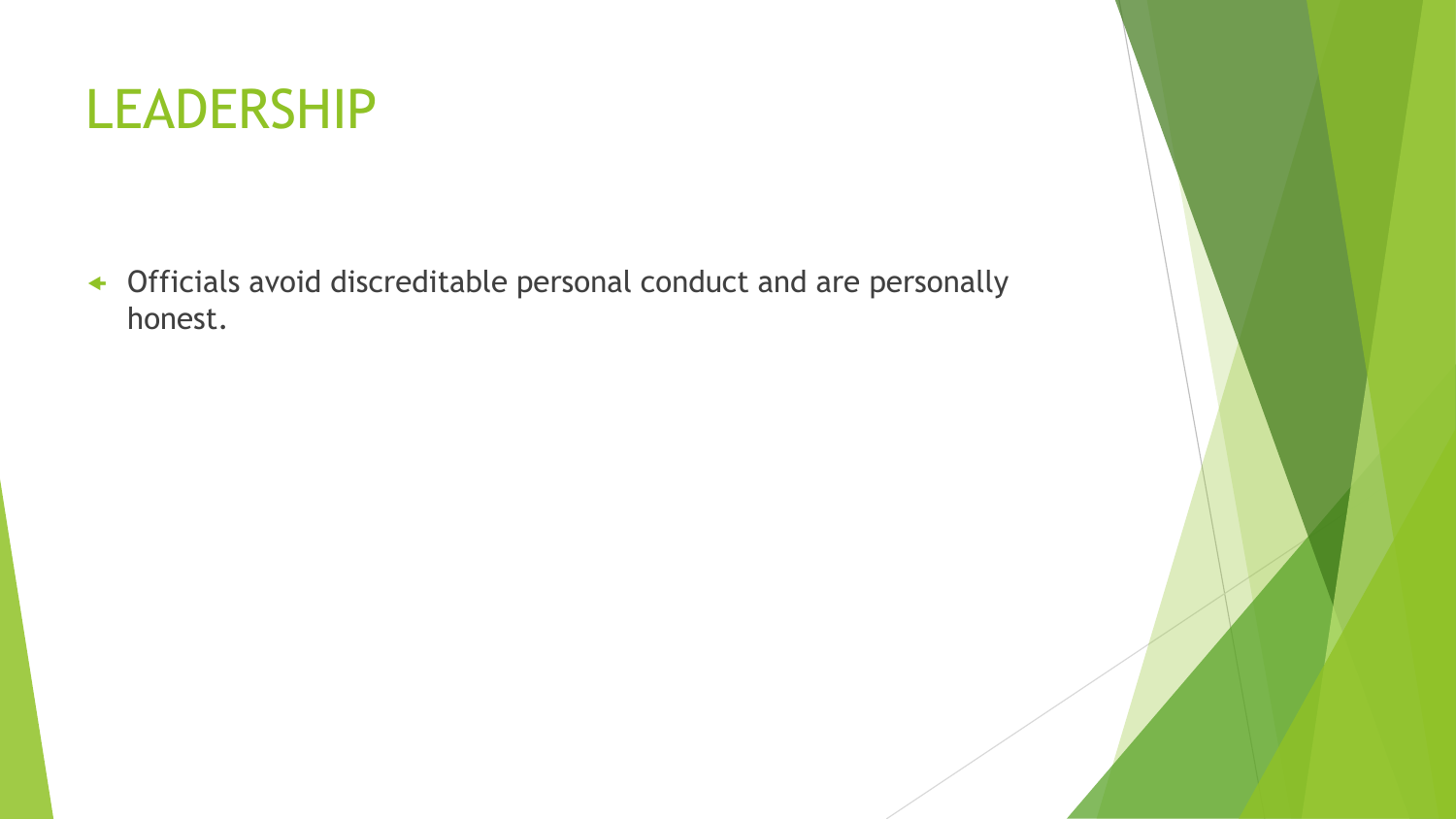**Use of Position or Office**

 ORS 244.040(1) **prohibits every public official from using or attempting to use the position held as a public official to obtain a financial benefit, if the opportunity for the financial benefit would not otherwise be available but for the position held by the public official.** The financial benefit prohibited can be either an opportunity for gain or to avoid an expense.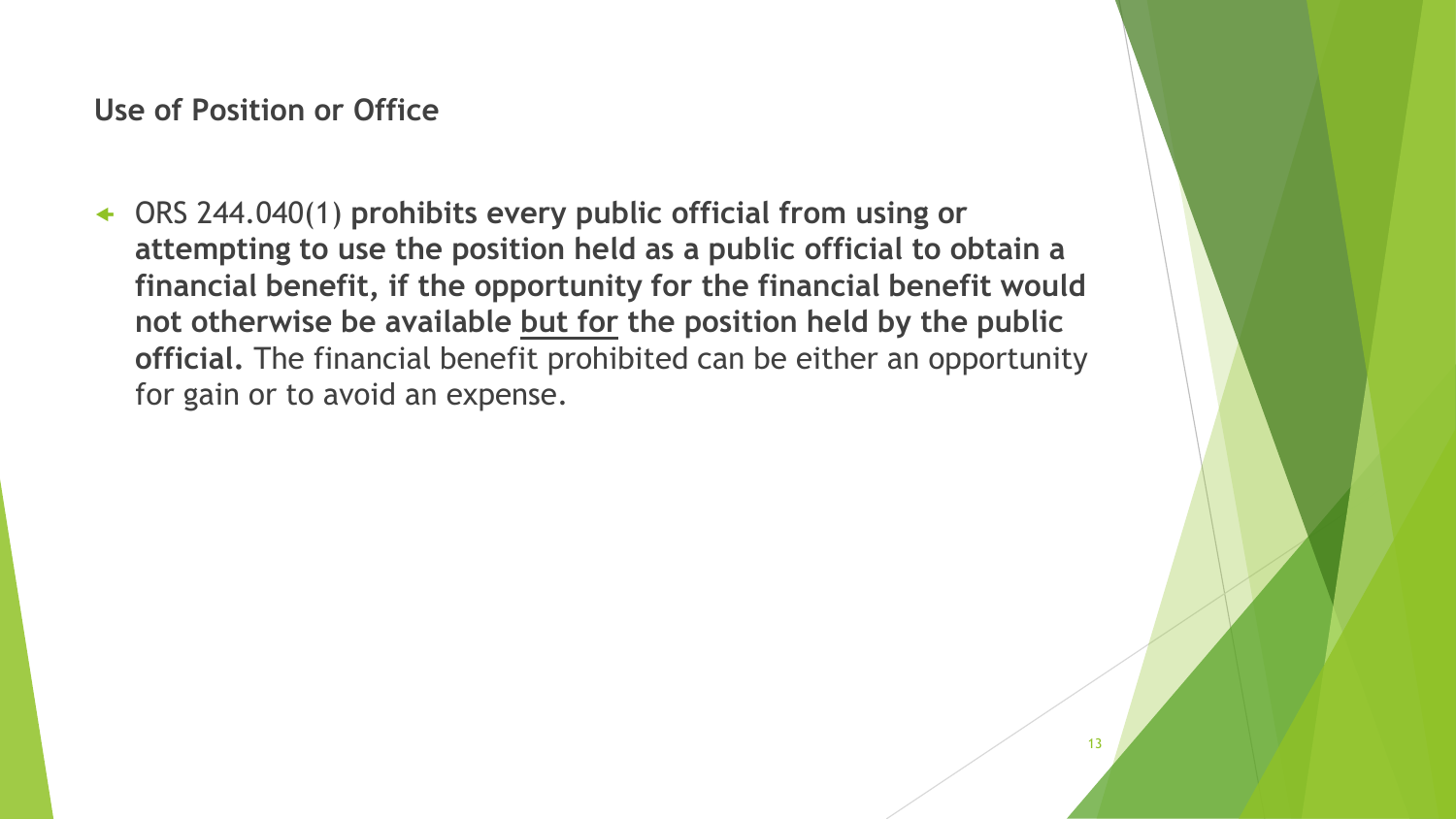$\leftarrow$  Public officials often have access to or manage information that is confidential and not available to members of the general public. ORS 244.040(4) **specifically prohibits public officials from attempting to use confidential information** gained because of the position held or by carrying out assigned duties to further the public official's personal gain.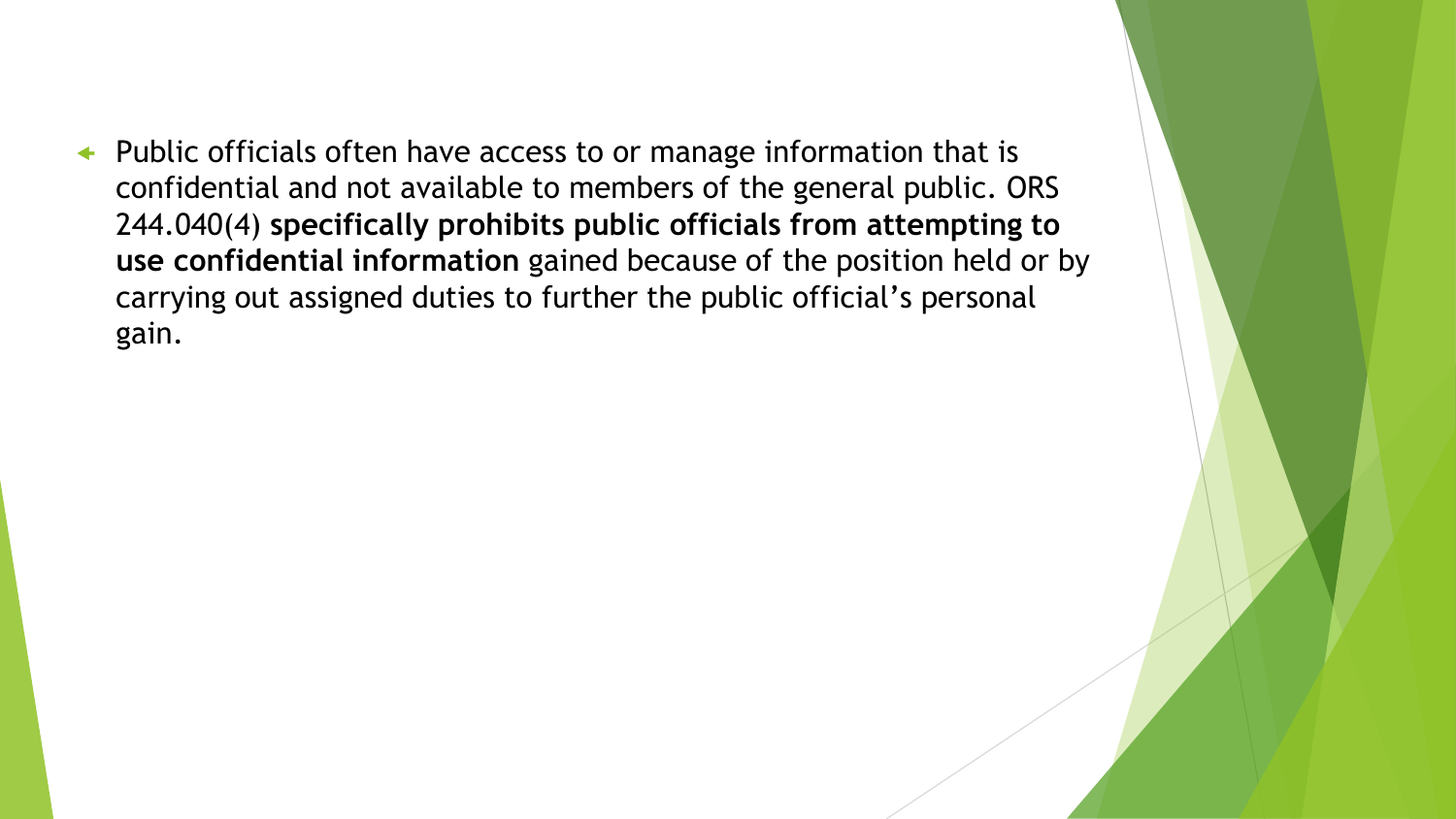ORS 244.040(5) **also prohibits a former public official from attempting to use confidential information for personal gain** if that confidential information was obtained while holding the position as a public official, from which access to the confidential information was obtained.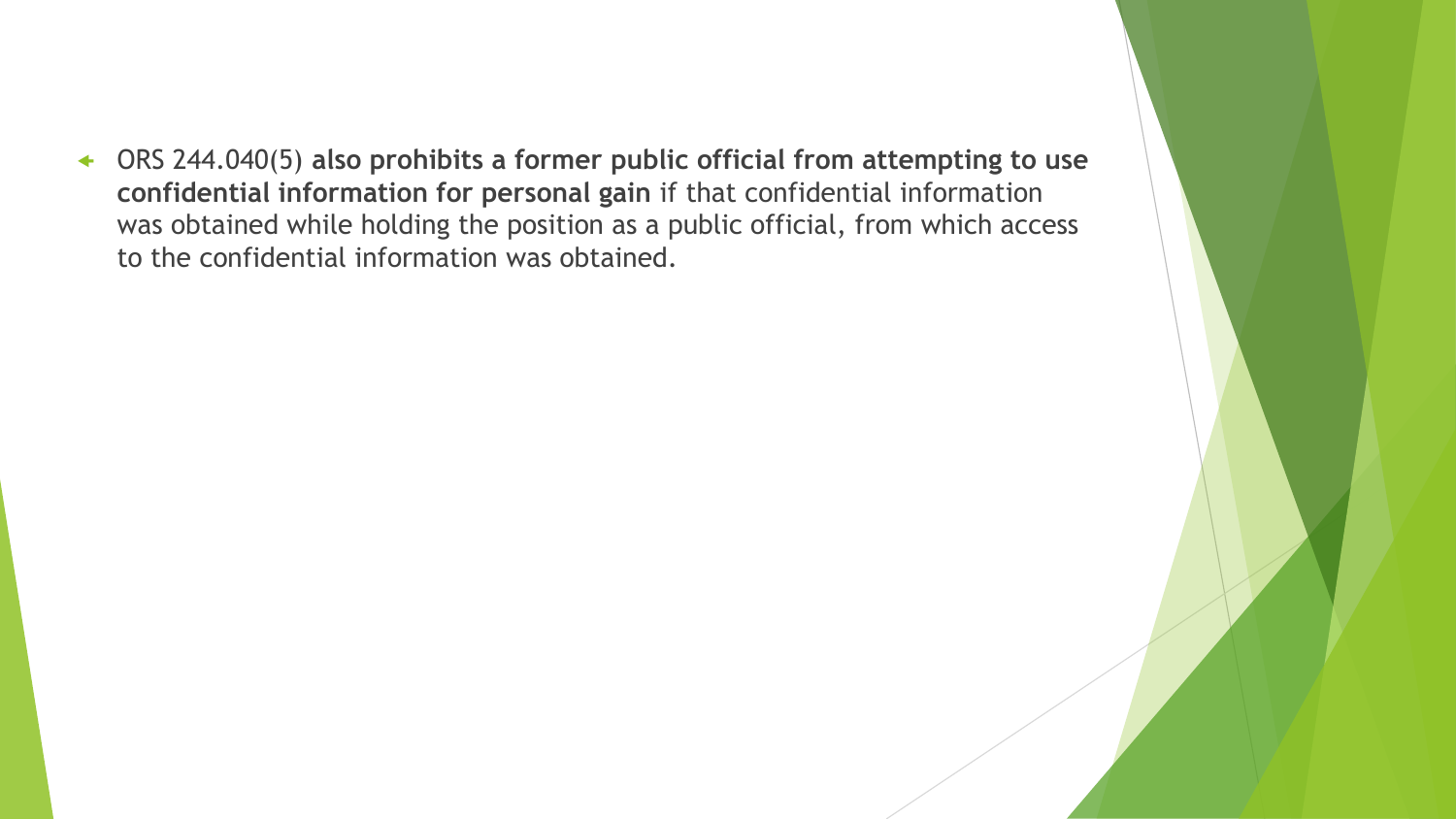### **What is a conflict of interest?**

 $\triangle$  A public official is met with a conflict of interest when participating in official action which could (potential conflict) or would (actual conflict) result in a financial benefit or detriment to the public official, a relative of the public official or a business with which either is associated.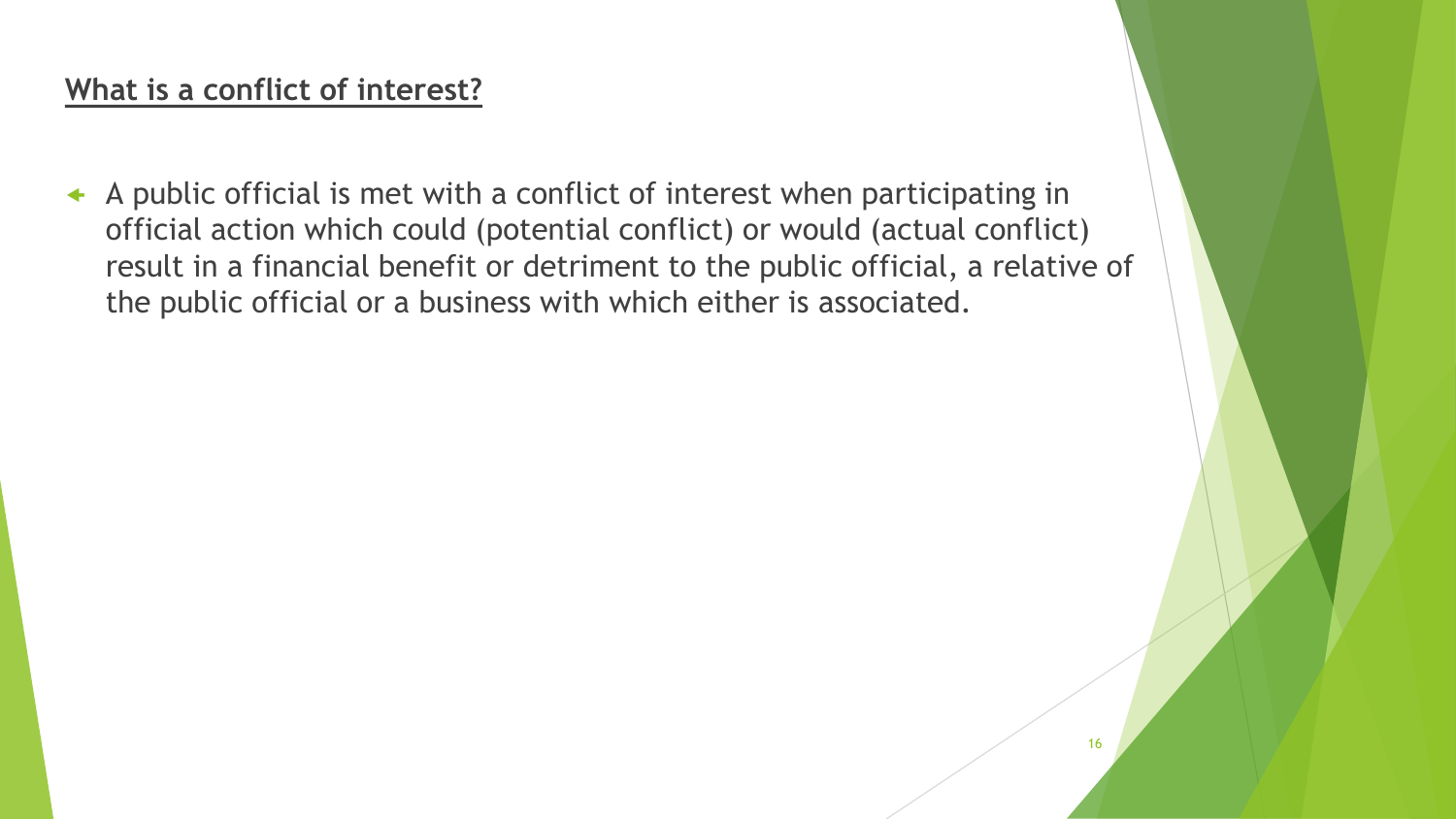### **What do you do when you have a conflict?**

Elected officials or board and commission members

- When an elected or appointed public official serving on a board or commission has a **potential** conflict of interest, the official must announce publicly the potential conflict prior to taking any action thereon in the capacity of a public official.
- When an elected or appointed public official serving on a board or commission has an **actual** conflict of interest, the official must announce publicly the nature of the actual conflict and refrain from participating as a public official in any discussion or debate on the issue out of which the actual conflict arises or from voting on the issue. Note that there are special rules for planning commission members.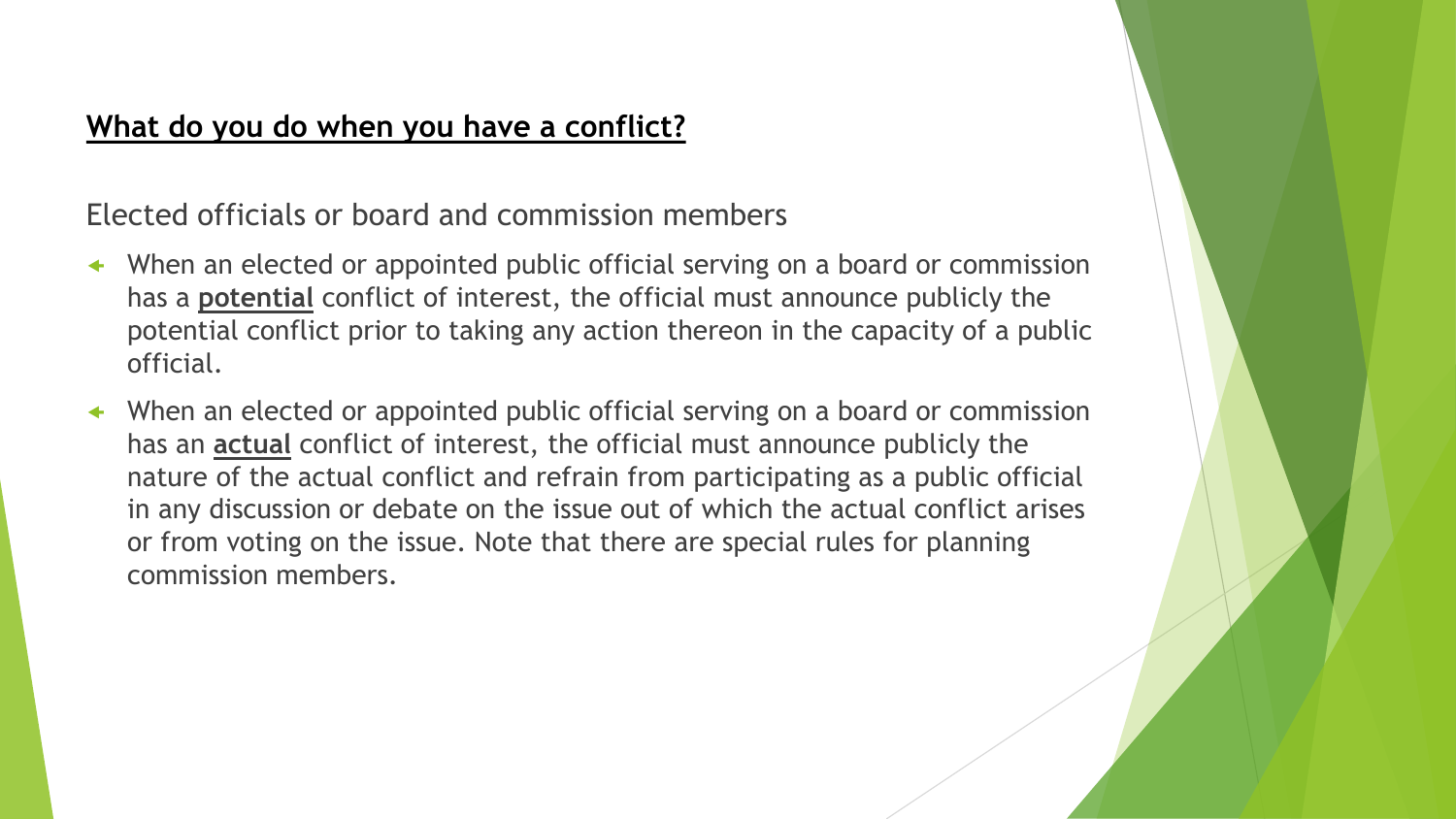**How do the laws apply to a public official who either owns or is employed by a private business?**

**ORS 244.020(2) provides the definition of a "business," paraphrased as follows:**

**A "business" is a legal entity that has been formed for the purpose of producing income.**

 Excluded from this definition are not-for-profit and tax exempt under section 501(c) of the Internal Revenue Code, if a public official or a relative of the public official holds membership or an unpaid position as a member of the board of directors.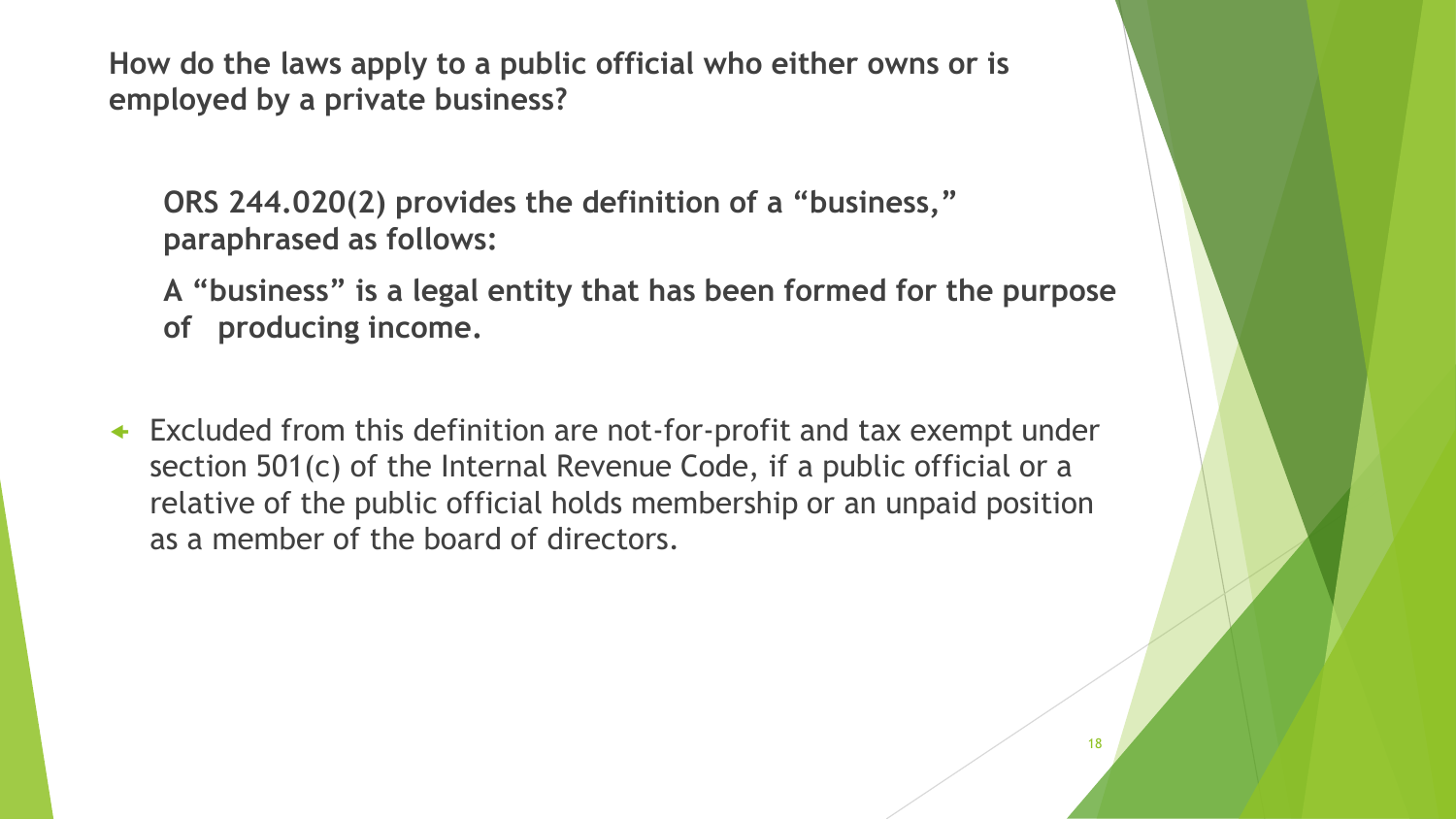ORS 244.020(3)4 provides the definition of a **"business with which the person is associated,"** paraphrased as follows:

In brief, a public official or the relative of the public official is associated with a business in the following circumstances:

- When, during the preceding calendar year, a public official or relative has held a position as director, officer, owner, employee or agent of a private business or a closely held corporation in which the public official or relative held or currently holds stock, stock options, equity interest or debt instrument over \$1,000.
- When, during the preceding calendar year, the public official or relative has owned or currently owns stock, equity interest, stock options or debt instruments of \$100,000 or more in a publicly held corporation.
- When the public official or relative is a director or officer of a publicly held corporation.
- When a public official is required by ORS 244.050(5) to file an Annual Verified Statement of Economic Interest form and the business is listed as a source of household income.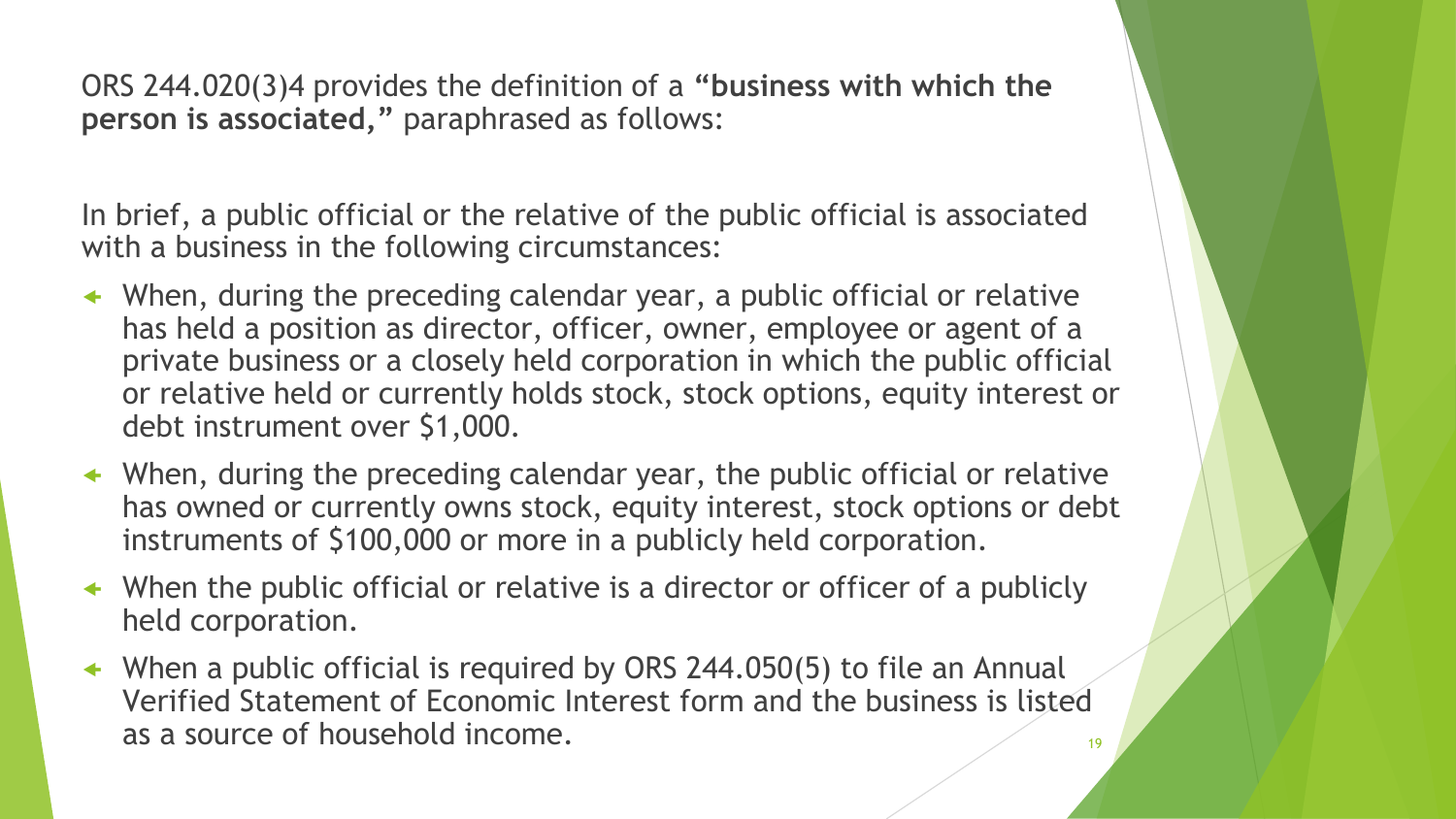**How is the public announcement of the nature of a conflict of interest recorded?**

 The public body that is served by the public official will record the disclosure of the nature of the conflict of interest in the official records (minutes, audio/video recording) of the public body. [ORS 244.130(1)]

**If a public official failed to announce the nature of a conflict of interest and participated in official action, is the official action voided?**

 No. Any official action that is taken may not be voided by any court solely by reason of the failure of the public official to disclose an actual or potential conflict of interest [ORS 244.130(2)]. However, the public official faces the potential of personal liability for the violation.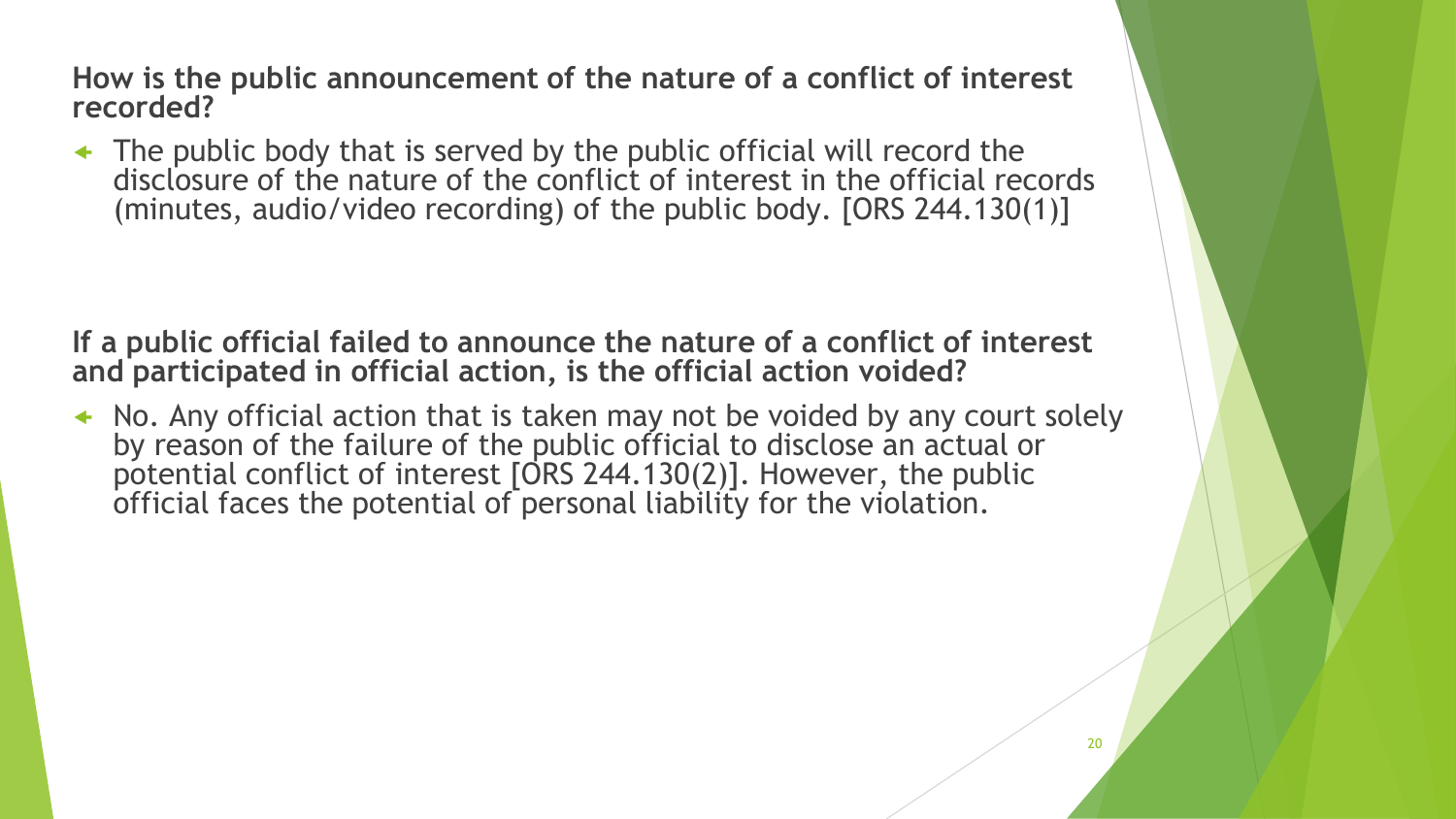**Is a public official required to make an announcement of the nature of a conflict of interest each time the issue giving rise to the conflict of interest is discussed or acted upon?**

- $\leftarrow$  The announcement needs to be made on each occasion when the public official is met with the conflict of interest. Each time a public official is met with a conflict of interest the nature must be disclosed.
- For example, an elected member of the city council would have to make the public announcement one time when met with the conflict of interest, but only one time in each meeting of the city council. If the matter giving rise to the conflict of interest is raised at another meeting, the disclosure must be made again at that meeting.
- $\triangleleft$  Another example would involve an employee in a city planning department who would have to give a separate written notice before each occasion they encounter a matter that gives rise to a conflict of interest. [ORS 244.120(3)]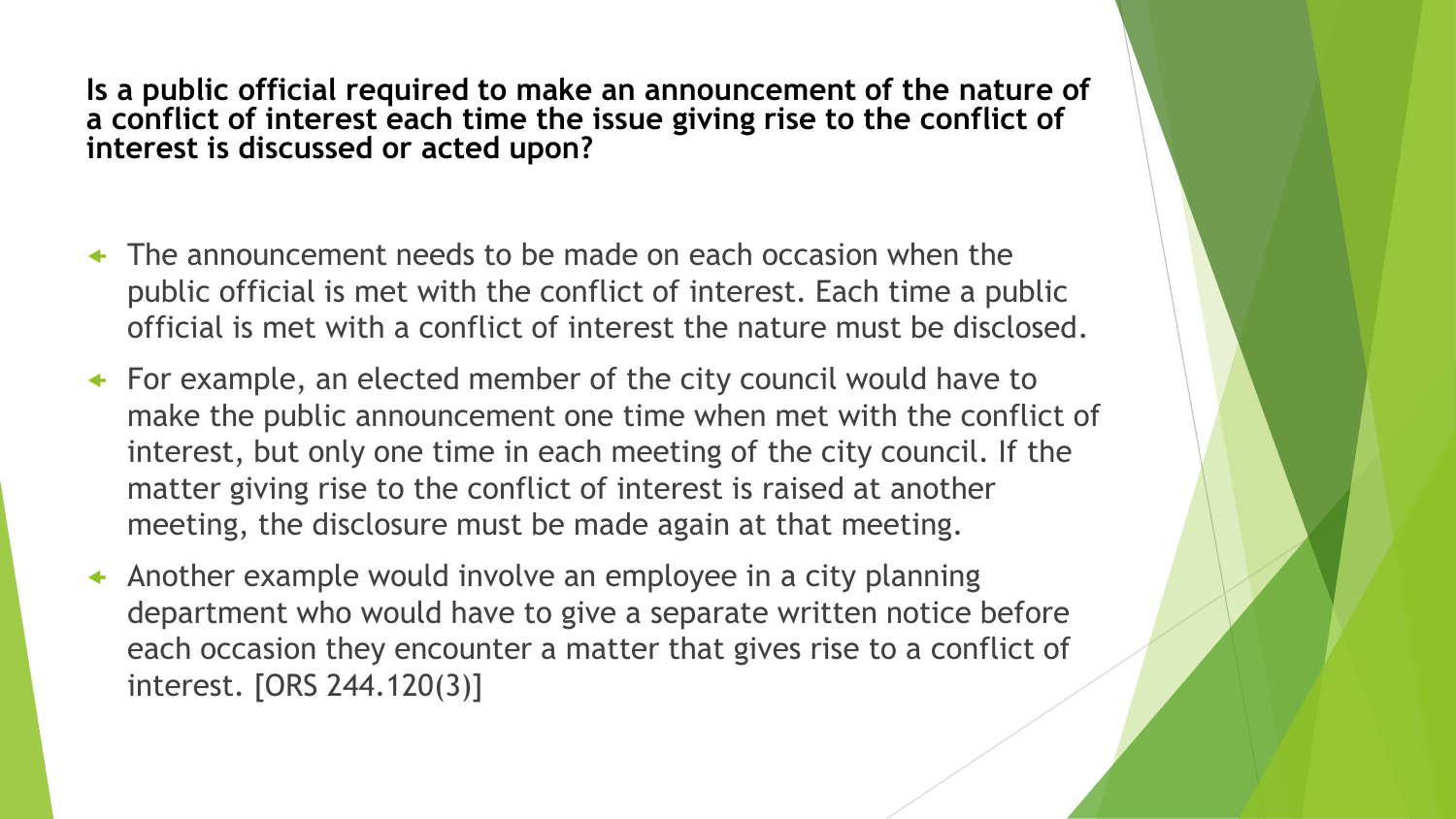### **NEPOTISM**

- Public official may not appoint, employ or promote a relative or member of household from position with public body that official serves unless official complies with conflict of interests regulations.
- May not participate in interviews, discussion or debate re: appointment, employment or promotion of relative from position with public body unless complies with conflict of interest regulations.
- May not directly supervise relative or member of household.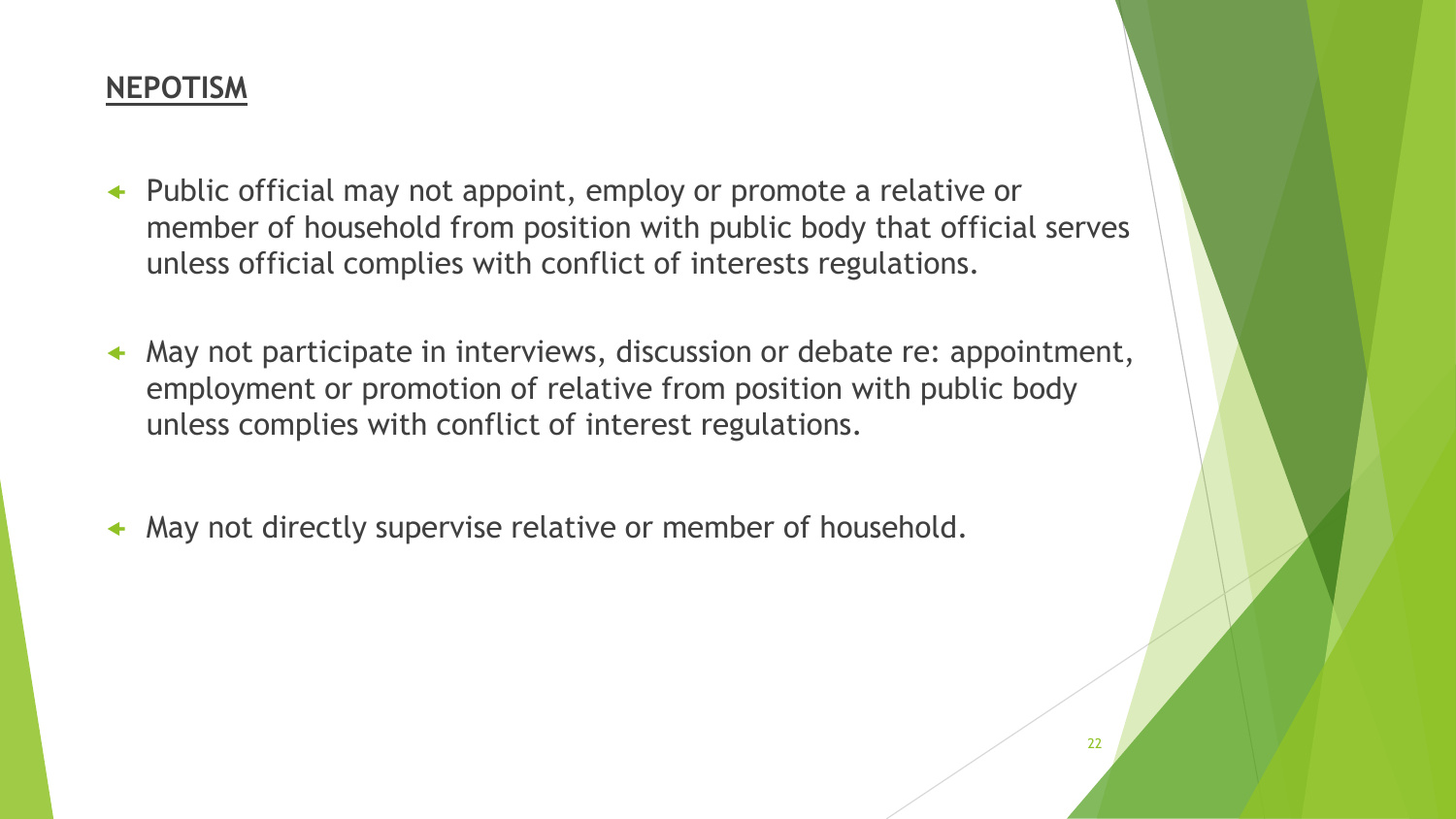### **What is a GIFT?**

 **Gift: "Something of economic value" given** to a public official, a relative of the public official or a member of the public official's household for which the recipient either makes no payment or makes payment at a discounted price. The opportunity for the gift is one that is **not available to members of the general public**, who are not public officials, **under the same terms and conditions as** those that apply to the gift offered to **the public official**, the relative or a member of the household.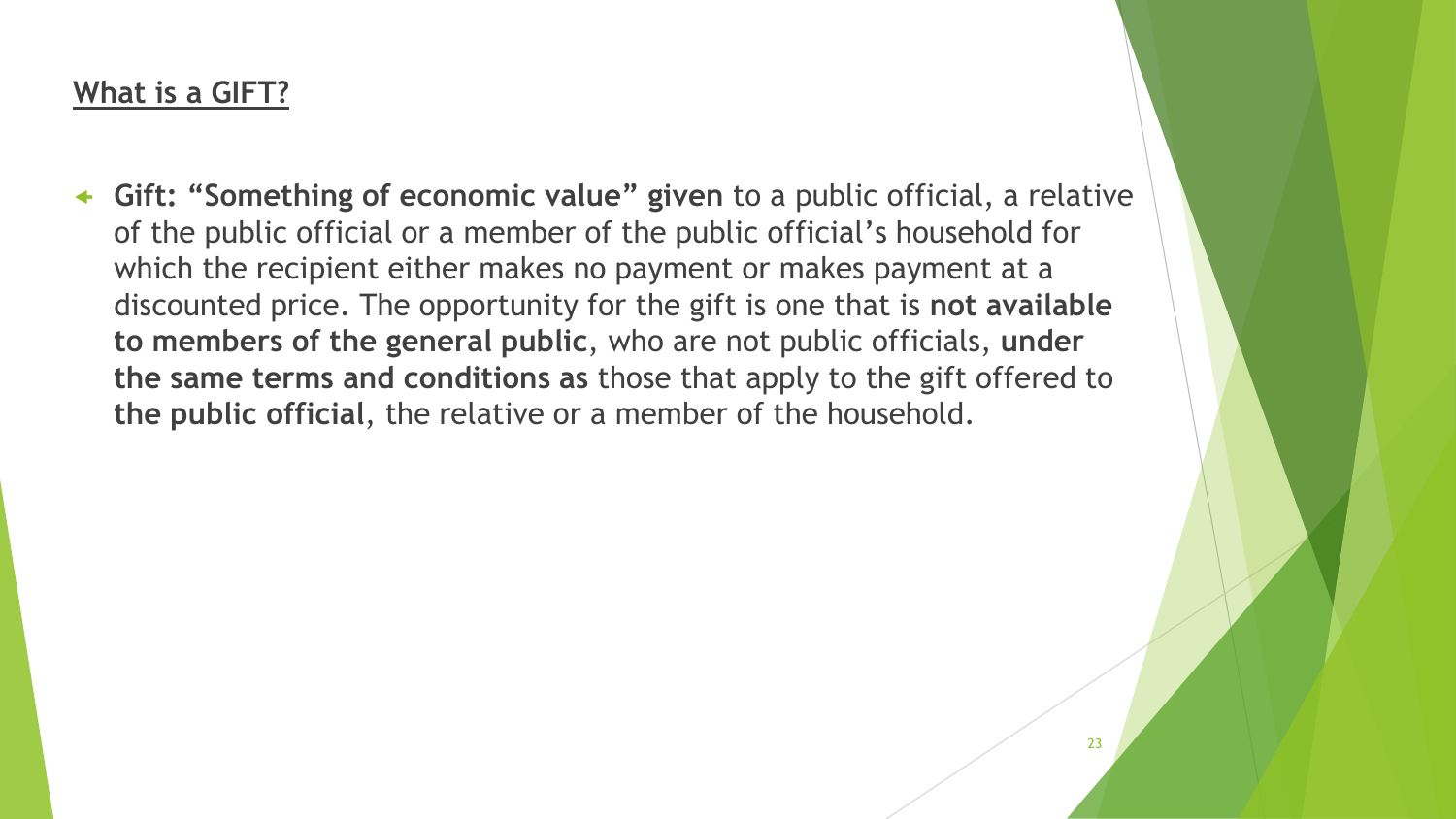#### **What items are excluded from the definition of gift?**

- Campaign contributions.
- Gifts from relatives/household.
- Engraved plaques, trophies, desk items unless valuable material.
- Admission, food or beverage if representing government at a reception, meal or meeting. This exemption does not authorize private meals.
- Expenses for food, lodging, travel paid by government, membership organization to which City pays dues for attendance or non-profit at convention, fact finding mission, trip or other meeting if you represent City. **Requires prior written authorization from supervisor.**
- Expenses for food, lodging, travel paid by anyone if fact finding, trade promotion or economic development mission. **Requires prior written authorization from supervisor.**
- Waiver or discount of registration materials/expenses at continuing education event to satisfy professional licensing.
- Expenses provided by another public official for in-state travel (carpool). Not included in City administrative rule, but if travel is for work purposes, City would not consider it a gift to the public official.
- Food or beverage at reception where no cost is placed on food.
- Incidental entertainment.
- Entertainment received by public official or staff where public official appears for ceremonial purposes.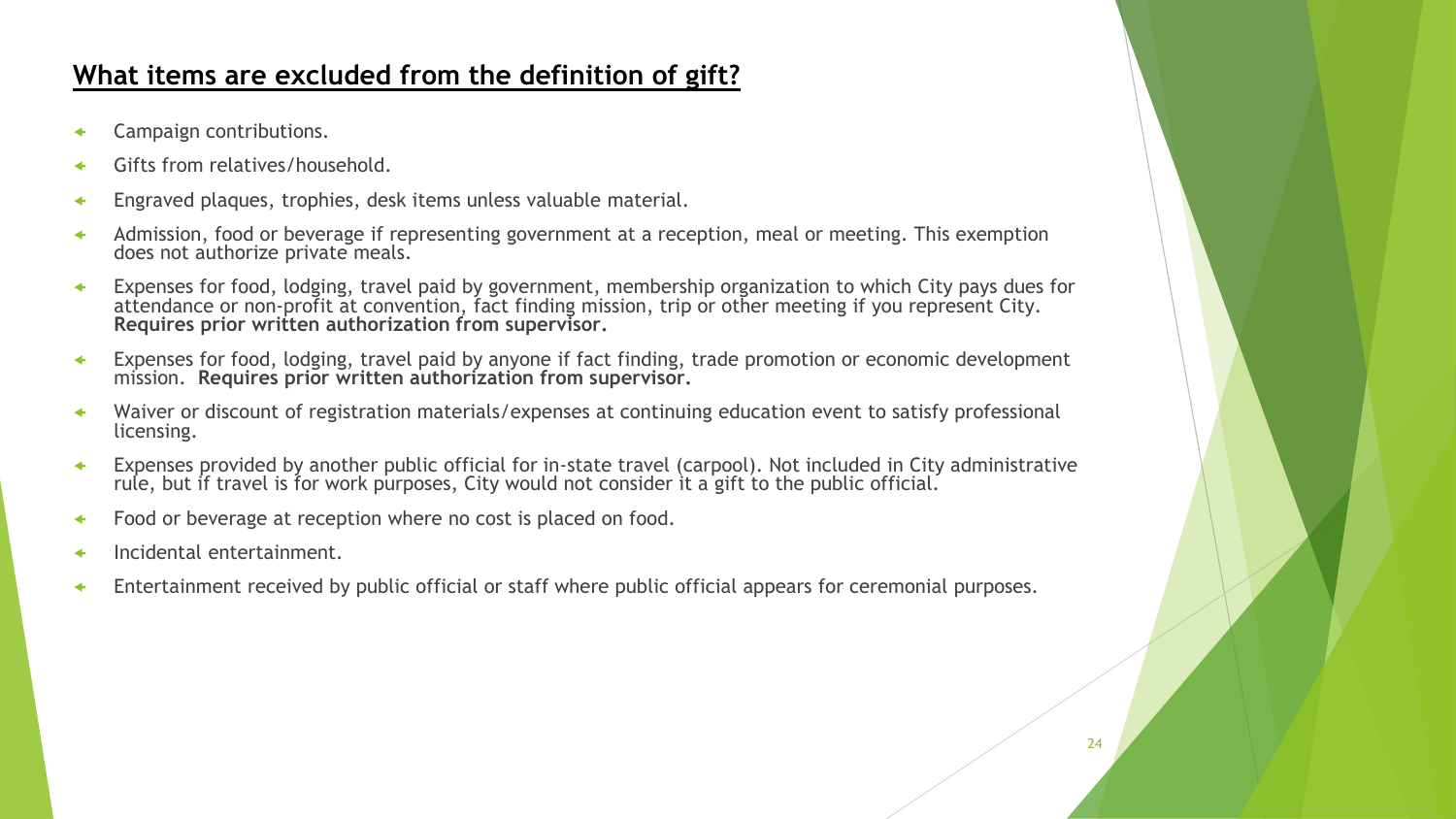### **What is a legislative/administrative interest?**

 $\triangle$  An economic interest, distinct from that of the general public, in any matter subject to the decision or vote of the public official acting in public official's capacity as a public official.

State law

 Regardless of whether or not you are using your official position, you may not accept within one calendar year gifts of more than \$50 from a source with a legislative or administrative interest.

Portland City Auditor Guidance

 In general, personal gifts should be refused or returned with a friendly but firm message that City officials are not allowed to receive gifts. A personal gift, lunch, or entertainment gift under \$50 in value may be legal, but no amount is too small to be ethically questionable.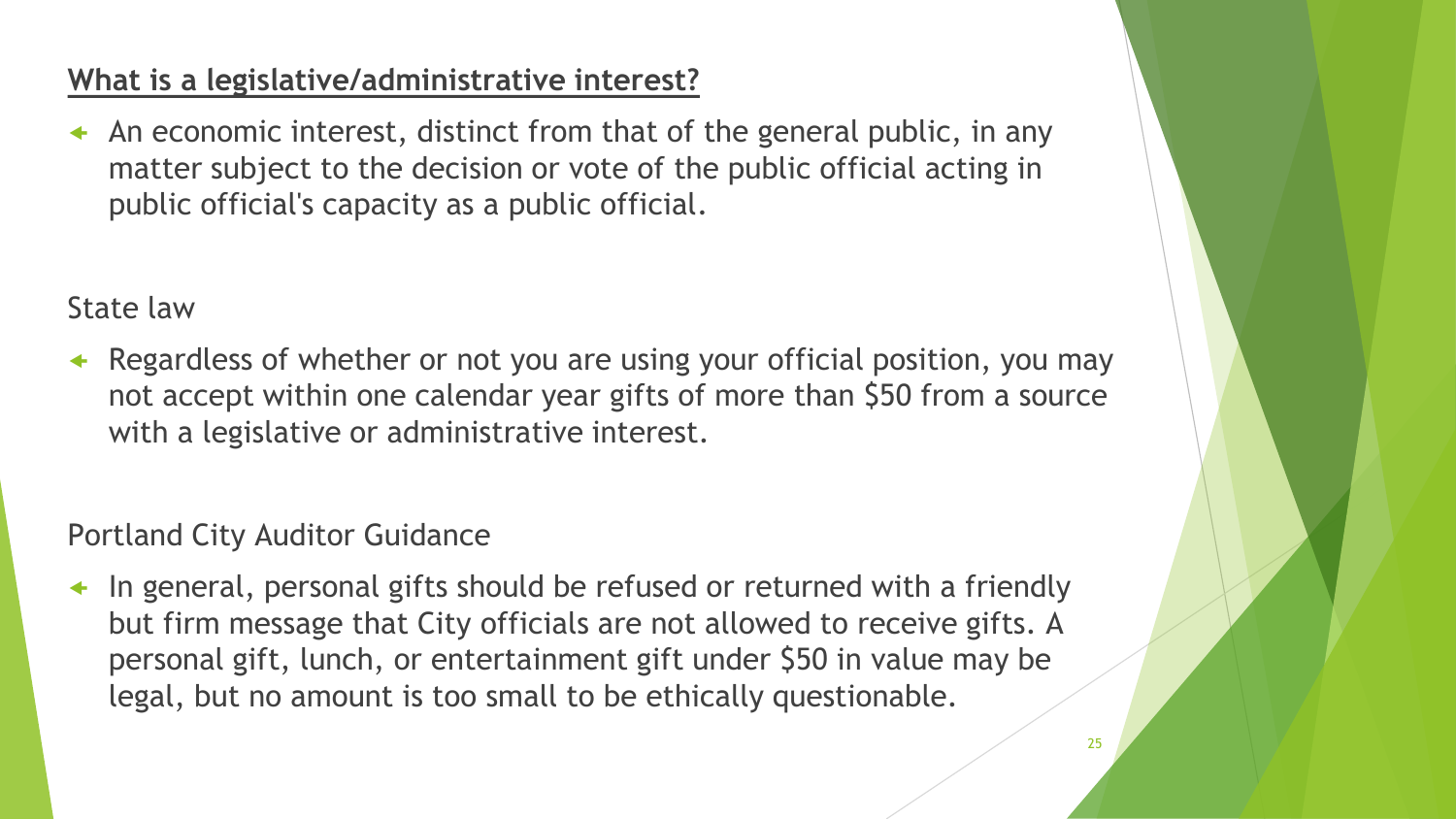## **SUBSEQUENT EMPLOYMENT**

Under State law:

- May not use confidential information gained as public official to further personal gain after leaving public position.
- Public officials who authorized or had significant role in a contract may not have a direct, beneficial, financial interest in the contract for two years after leaving position.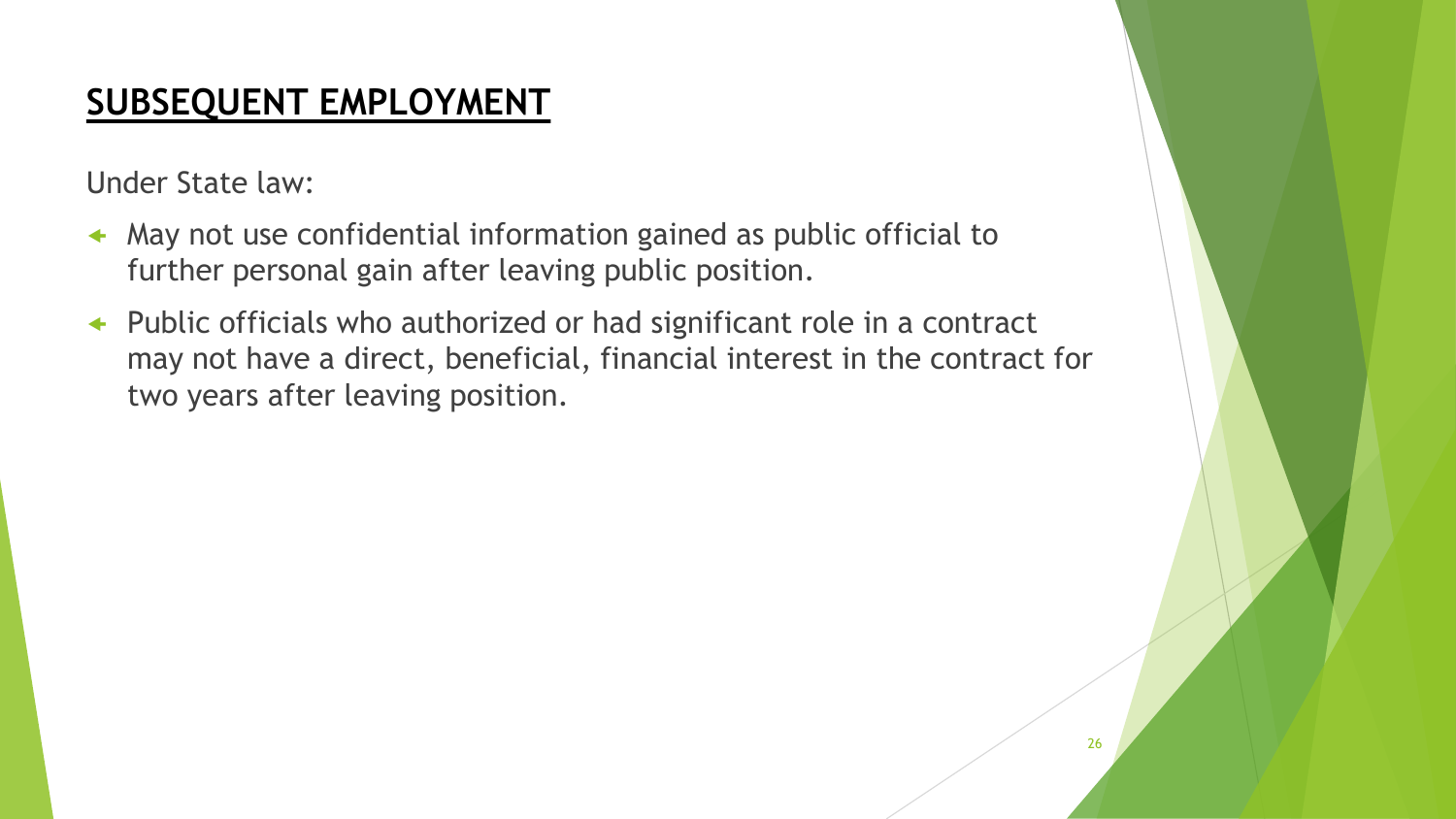## **Section II Summary**

- Leadership
- Use of position or office
- Conflicts of Interest (pecuniary)
- Nepotism
- Gifts and exclusions
- Subsequent employment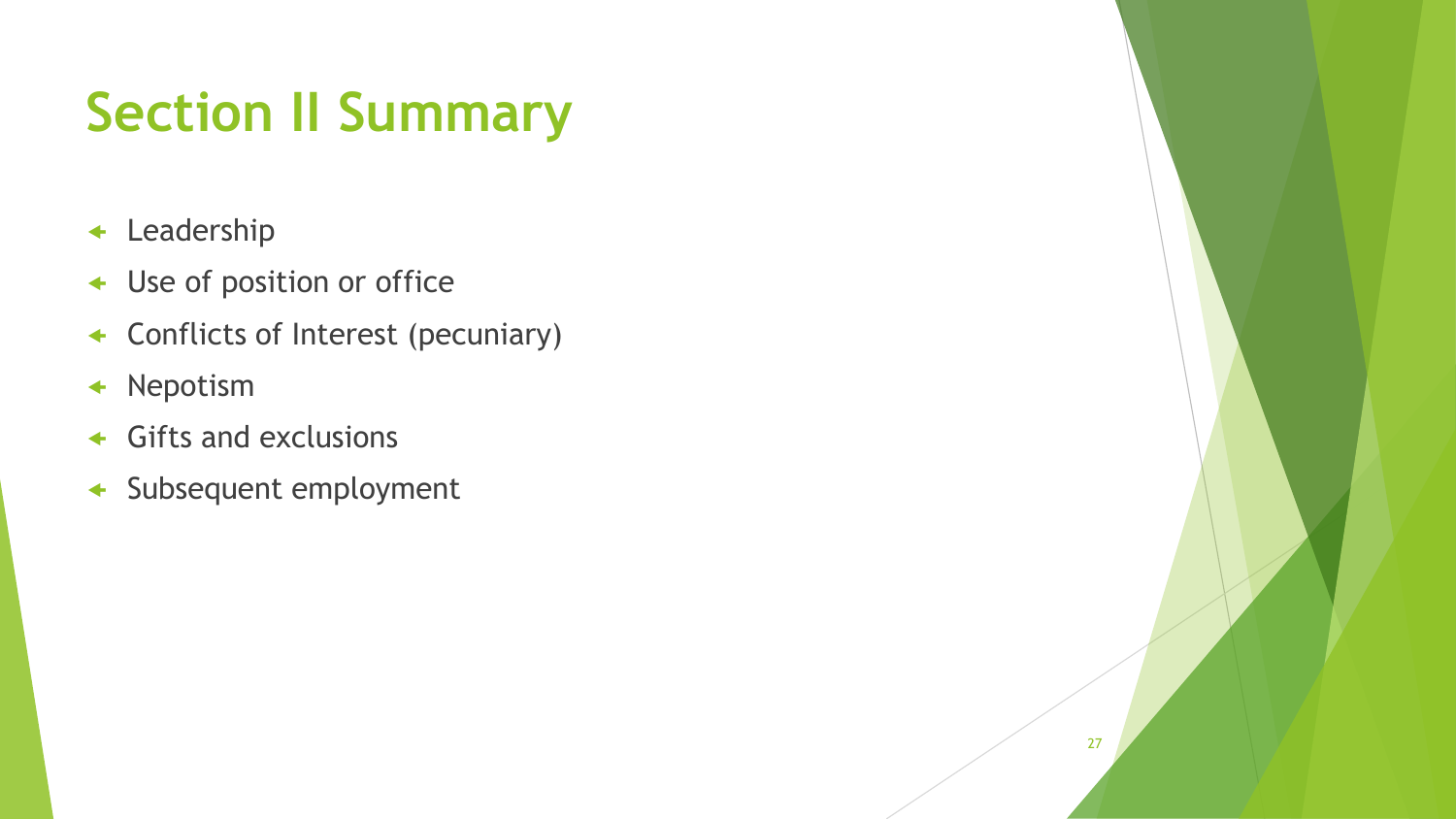## **III. Restrictions on Political Activity**

### **POLITICAL ACTIVITIES - ORS 260.432**

**Non-elected City volunteers:**

- May express personal political views.
- May engage in political activities outside of work, subject to bureau rules.
- May not spend time on the job promoting or opposing candidates or ballot measures.
- May not spend time on the job promoting or opposing political committees or the gathering of signatures for proposed ballot measures.
- May not require or attempt to require or coerce a City employee or volunteer to engage in political activity of any kind at any time.
- A May not use City property, City funds, or City staff to promote or oppose ballot measures, signatures on proposed measures, political committees, or election or recall of officials or candidates.
- May not serve on or under any committee of a political party.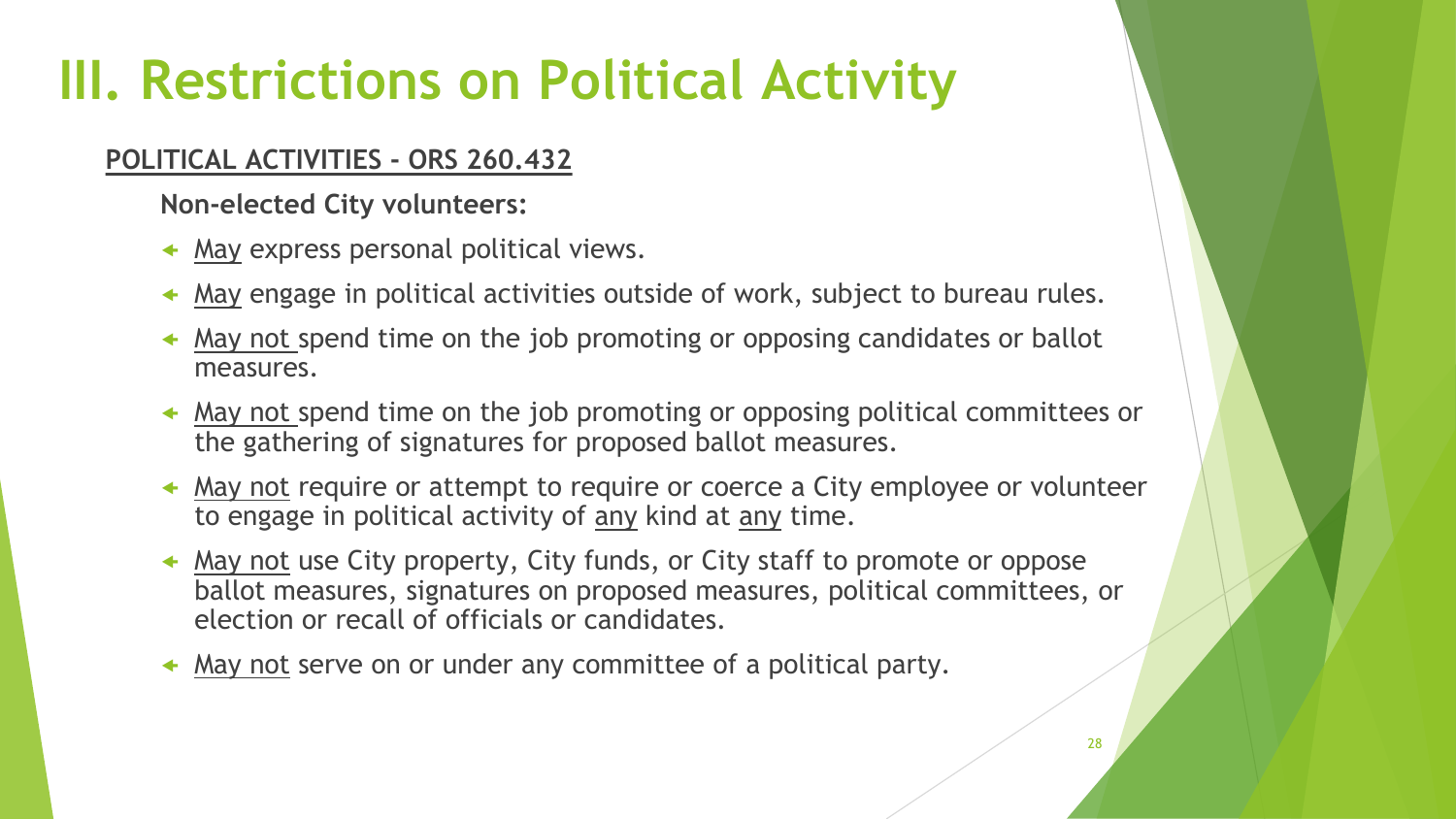#### APPOINTED BOARDS AND COMMISSIONS

 ORS 260.432 applies to appointed board and commission members *when they are acting in their official capacity*. Appointed board or commission members are acting in their official capacity when, for example, they are at a meeting of the board or commission, working on a duty assigned by the board or commission, working on official publications (including website materials) for the board or commission, or when appearing at an event in an official capacity.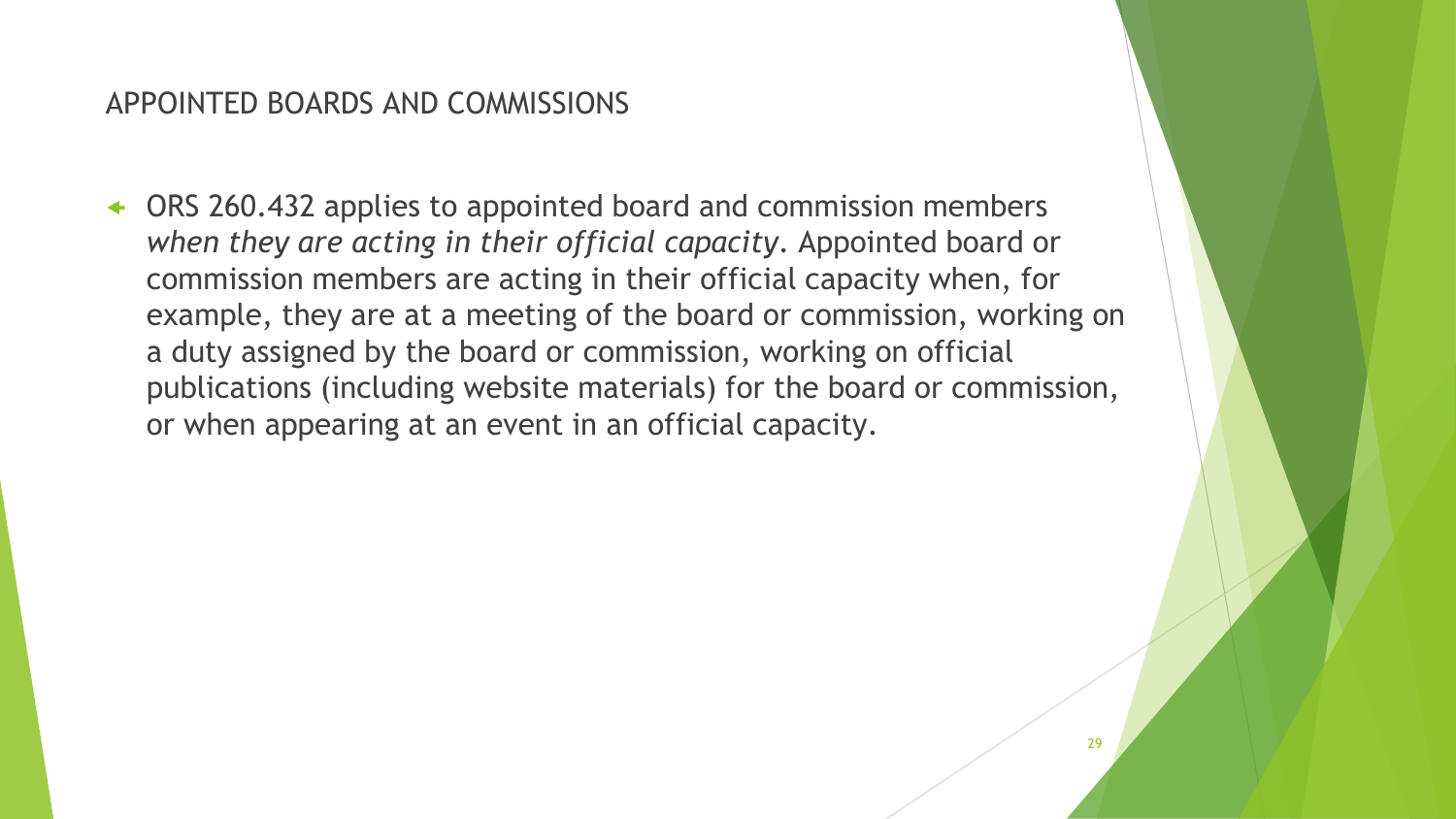## **Section III Summary**

← Review restrictions of ORS 260.432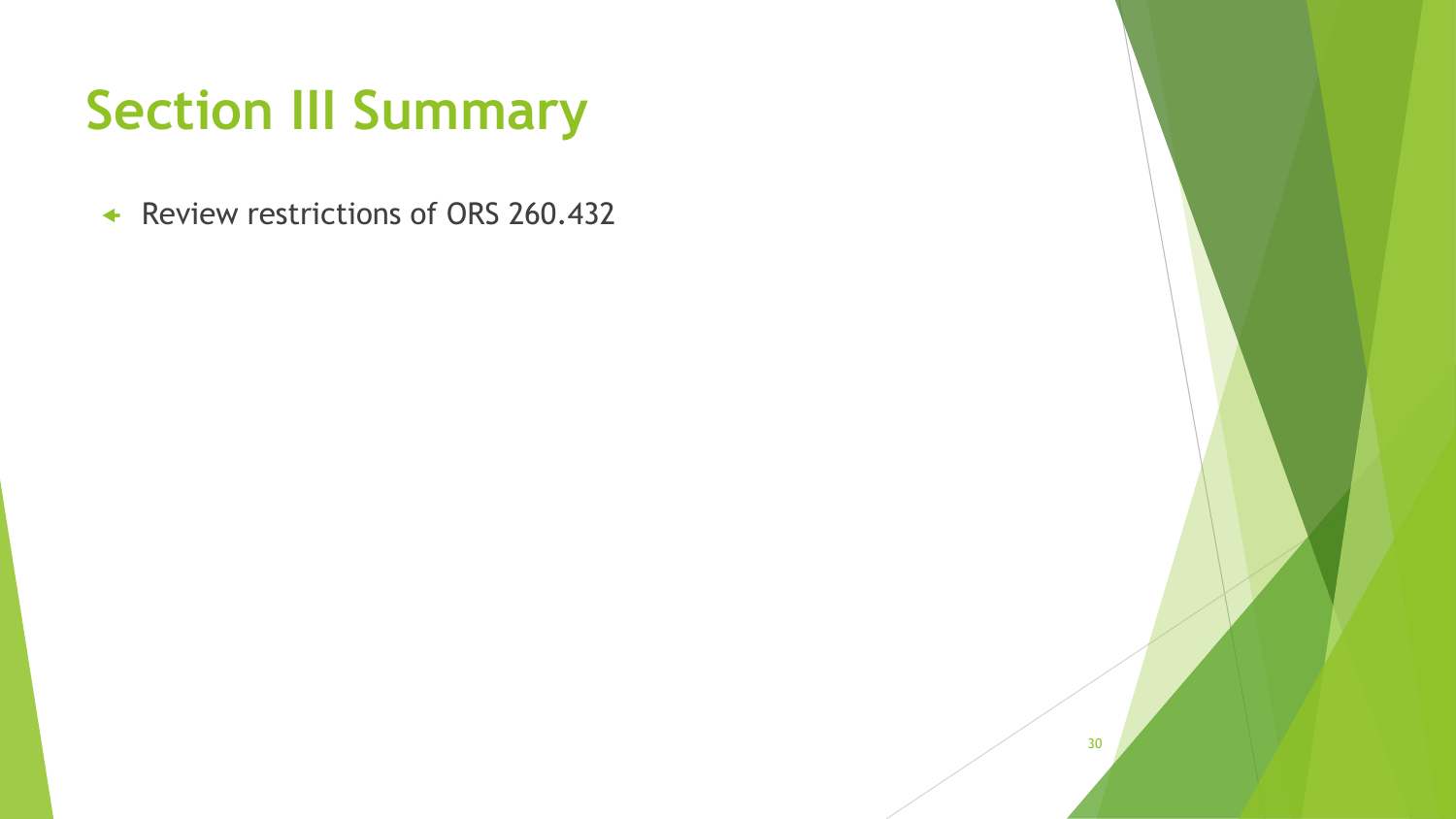## **IV. Oregon Public Meetings Law**

"All meetings of the governing body of a public body shall be open to the public and all persons shall be permitted to attend any meeting except as otherwise provided [in the Public Meetings Law]." (ORS 192.630(1))

- "Governing body" "the members of *any* public body which consists of two or members, *with authority to make decisions for or recommendations to* a public body or administration." ORS 192.610(3)
- "Public Body" "the state, any regional council, county, city or district, or any municipal or public corporation, or any board, department, *commission,* council, bureau, *committee,* or *subcommittee, or advisory group or agency thereof."* ORS 192.610(4)
- "Meeting" -- "the convening of a governing body of a public body *for which* a *quorum* is *required* in order to *make* a *decision or deliberate toward* a decision on any matter." ORS 192.610(5)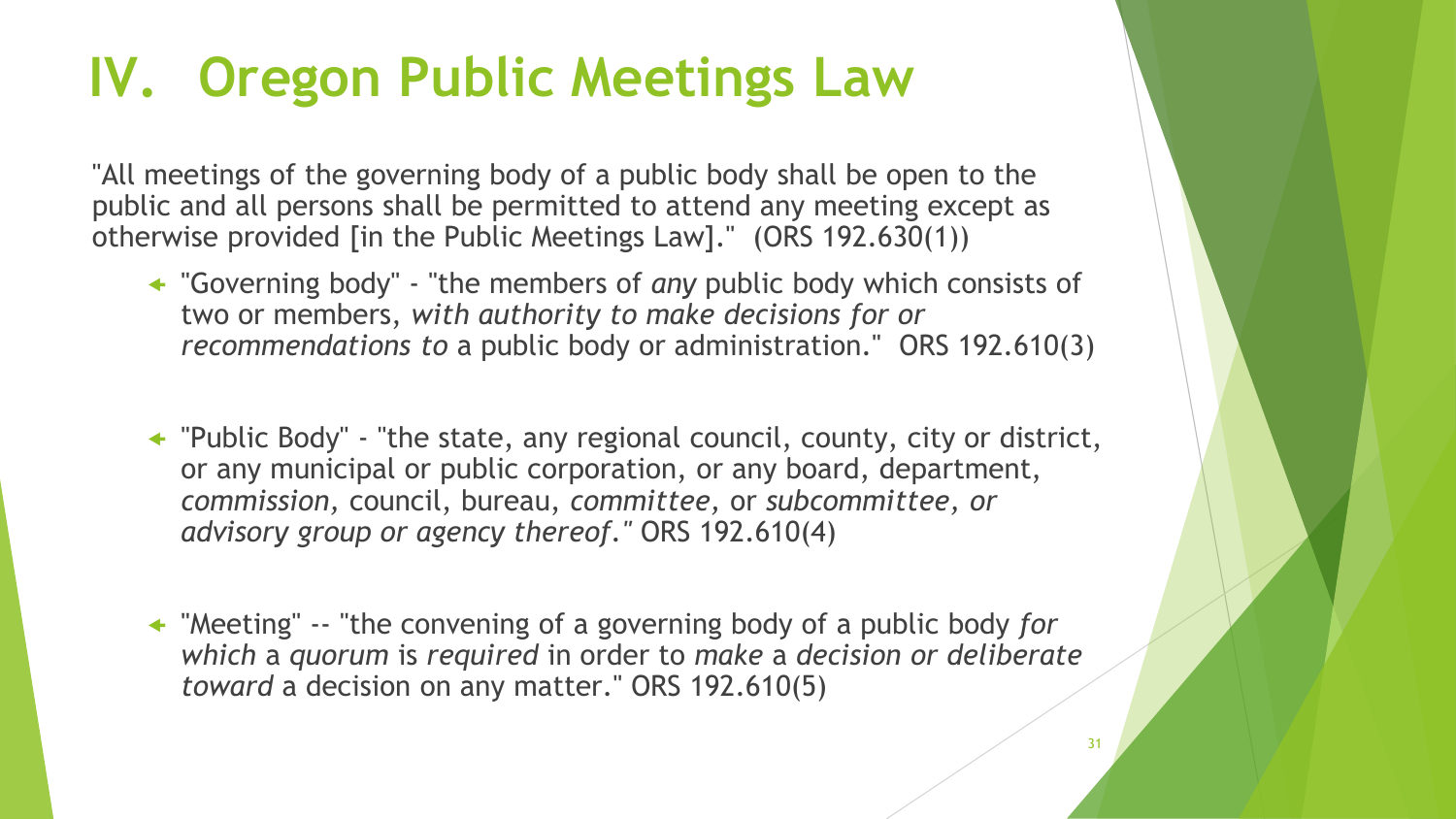Gatherings Exempt from the Law

- "Meeting" does not include an on-site inspection of a project or program; attendance of members of a governing body at any national, regional or state association to which the public body or the members belong; or gatherings of a quorum of a board or commission where no official business is discussed.
- Purely social gatherings of a public body do not create a public meeting unless there is quorum and it decides to discuss matters relevant to its work. It is best not to discuss business at all during a social gathering. If you have a quorum present, even if the sole purpose of the meeting is to gather information to serve as the basis of future decisions or recommendations, then it is a public meeting.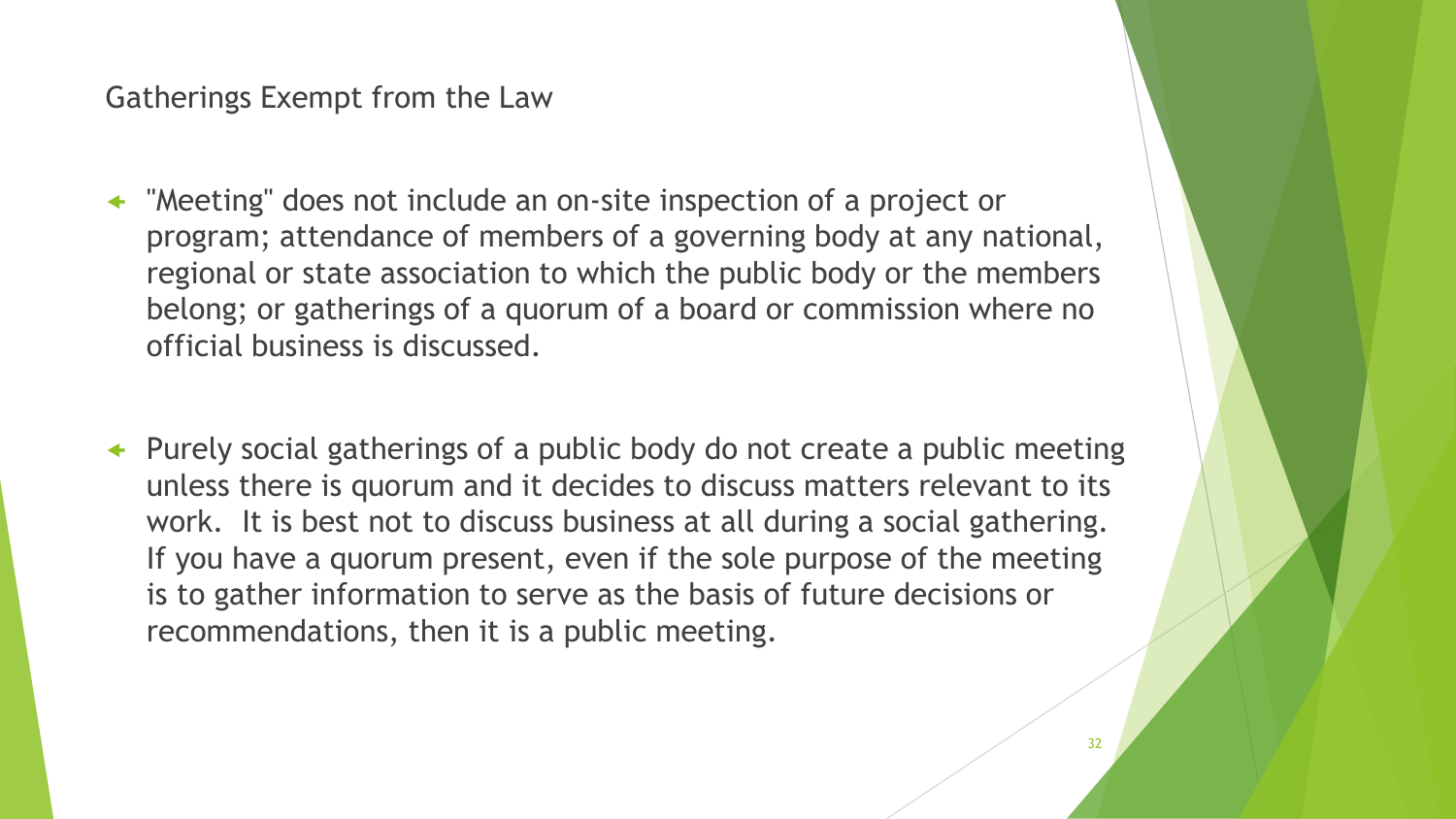### **Quorum Requirement**

 $\leftarrow$  If a quorum of a public body gets together and deliberates on official business, regardless of the setting, there is a violation of the public meetings law if the required notice was not provided. If gathering is less than a quorum of the body, there is no public meeting.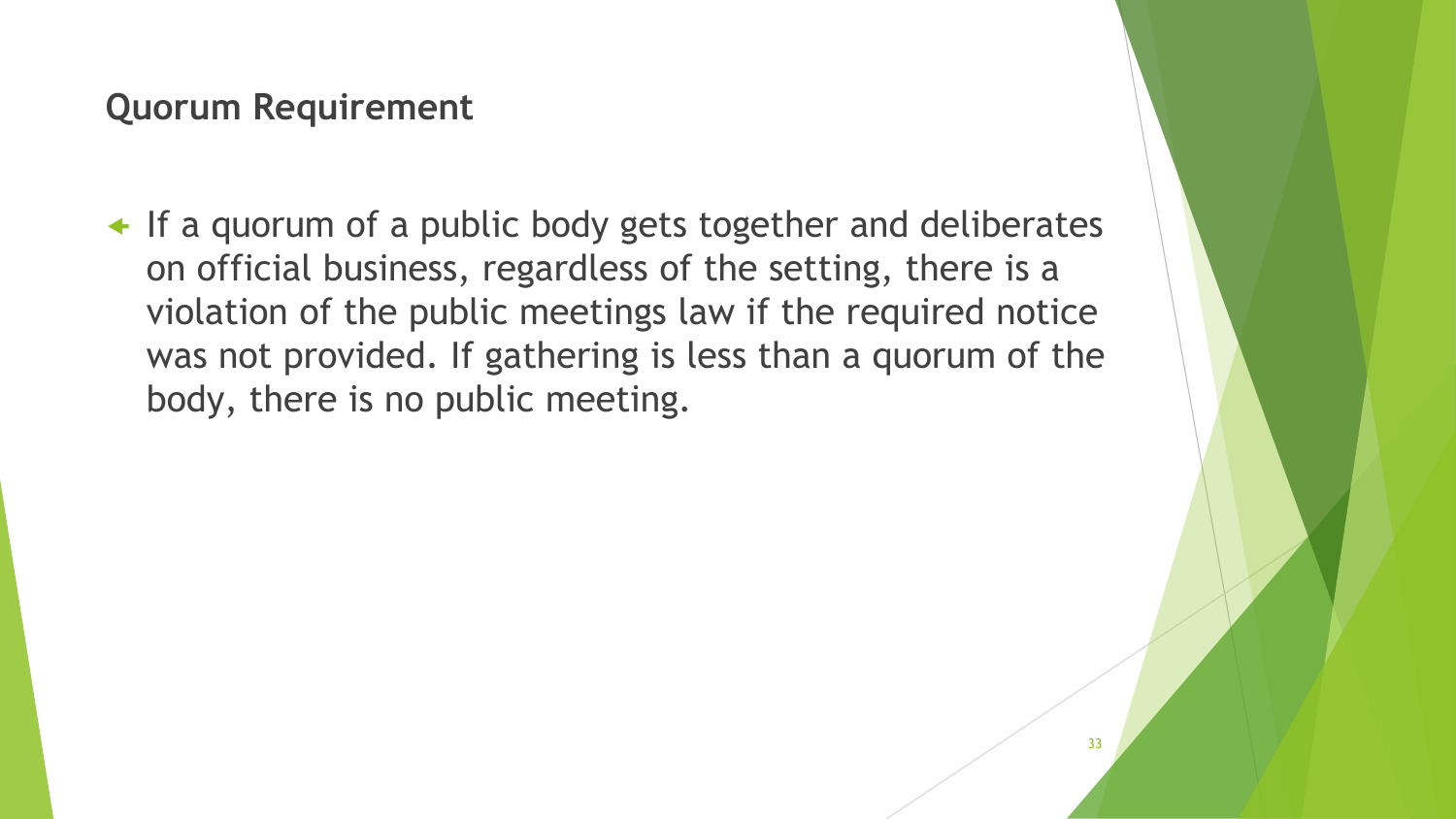### **What is Required for a Public Meeting**

#### **Notice**

- Calculated to give actual notice to interested persons States time and place, lists principle subjects
- Special and emergency meetings have different requirements

#### **Location**

- Meetings of governing bodies of public bodies shall be held within the geographic boundaries of the area over which the public body has jurisdiction, at the public body's administrative offices (if any) or "at the other nearest practical location.
- Must be at a place largest enough to hold the anticipated attendance and must be a place that does not discriminate on the basis of race, color, creed, sex, sexual orientation, national origin, age or disability. Site must be one that people with disabilities can access.

#### **Public Attendance**

As a general rule, the right to know about and attend a public meeting does not include a right to testify. The public meetings law is a public attendance law, not a public participation law.

#### **Control**

 The presiding officer is authorized to keep order at a meeting and, where there will be public participation, may determine the length of time people may speak and in what order the testimony will be taken.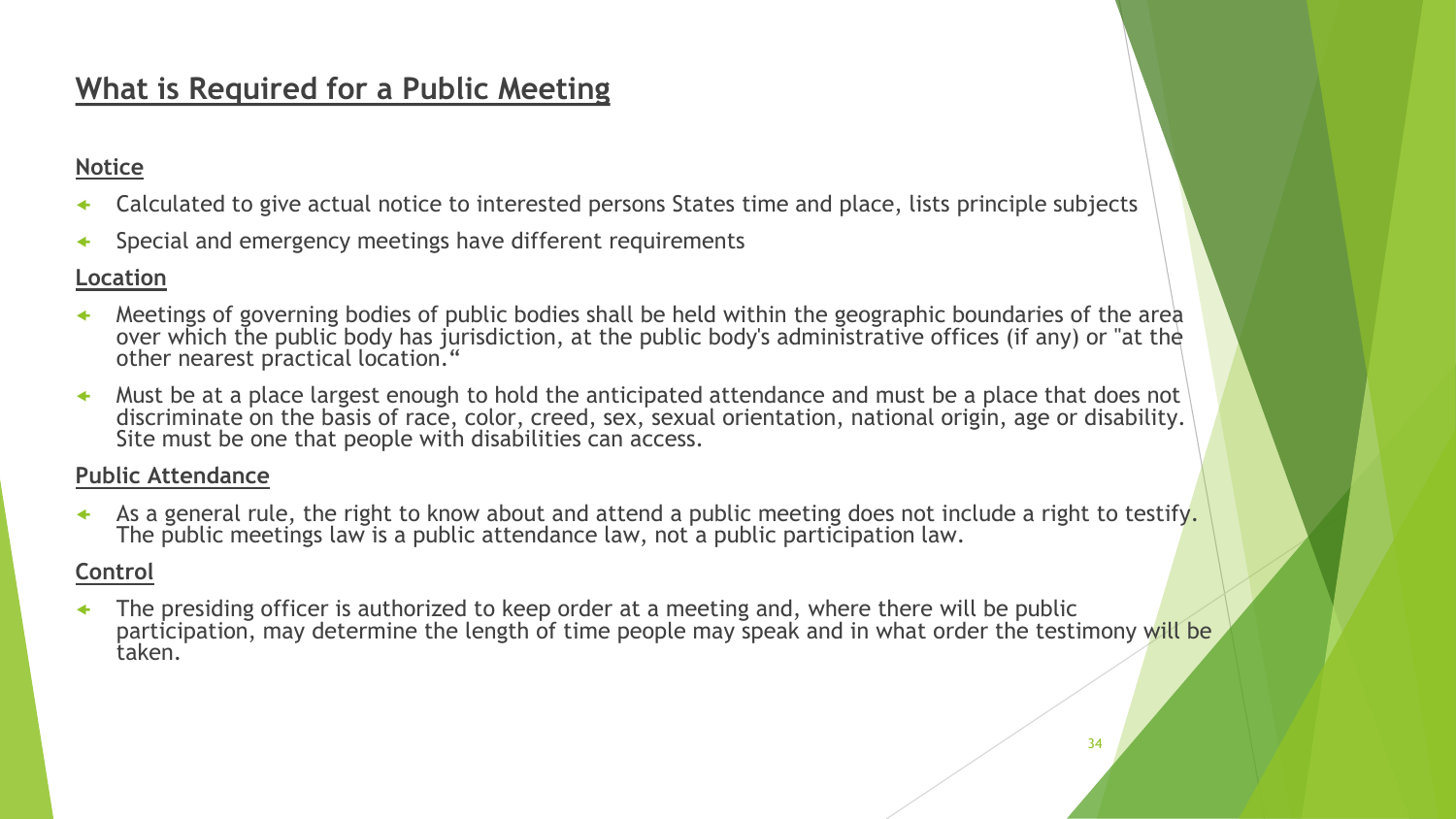#### **Voting**

- All official action must be by public vote.
- No secret ballots.
- $\leftarrow$  The vote of each member must be recorded unless there are 26 or more members.
- $\leftarrow$  Written ballots are allowed but each ballot must identify the member voting and the vote must be announced.
- $\leftarrow$  As a general rule, no proxy voting.
- $\leftrightarrow$  No absentee voting. That is, no voting by a member who did not participate whether in person or electronically as by telephone.

#### **Minutes**

 There shall be sound, video, written notes or digital recordings of all meetings. These need not be verbatim but must "give a true reflection of the matters discussed at the meeting and the views of the participants." ORS 192.650(1). There are minimum requirements for the minutes and these include who was present, the substance of discussion and the results of the vote.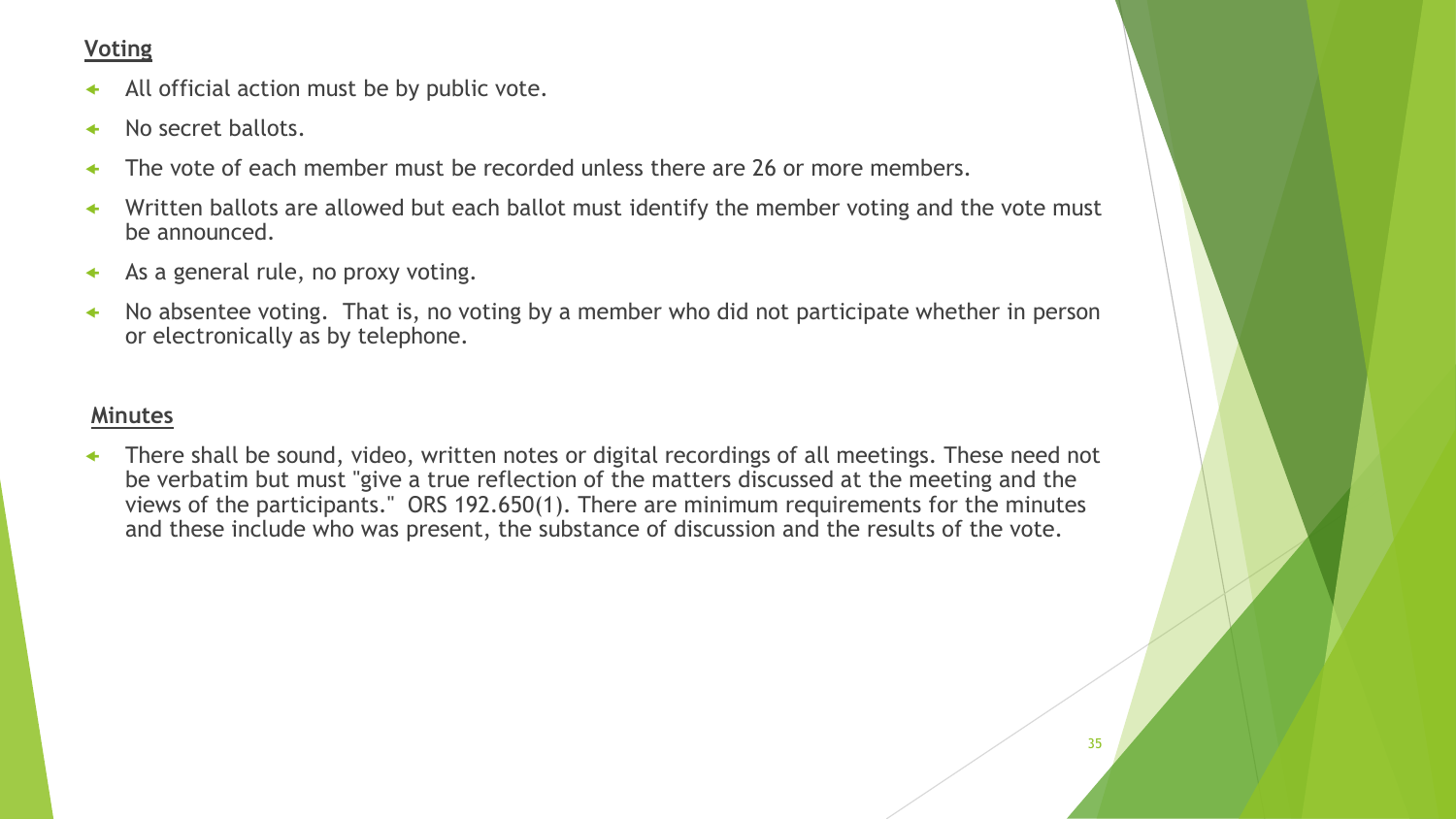### **Executive Sessions**

- $\triangleleft$  An executive session is a meeting or portion of a meeting of a governing body that is closed to the general public. An executive session is not closed to the media. However, the governing body may require that the media not disclose specified information.
- There are limited purposes for an executive session which include employment, employee discipline, labor and real estate negotiations, and consultation with legal counsel regarding current or potential litigation. A governing body may also go into executive session to consider records exempt from public inspection. For example, a governing body may meet in executive session to discuss written legal advice from counsel because the written advice is exempt from public inspection as a privileged document.
- A governing body may not make a final decision in executive session. To make a final decision, the chair must continue the decision to a public meeting or call the executive session into open session. A governing body may not remain in executive session to discuss or deliberate on matters other than the matter for which the session was convened.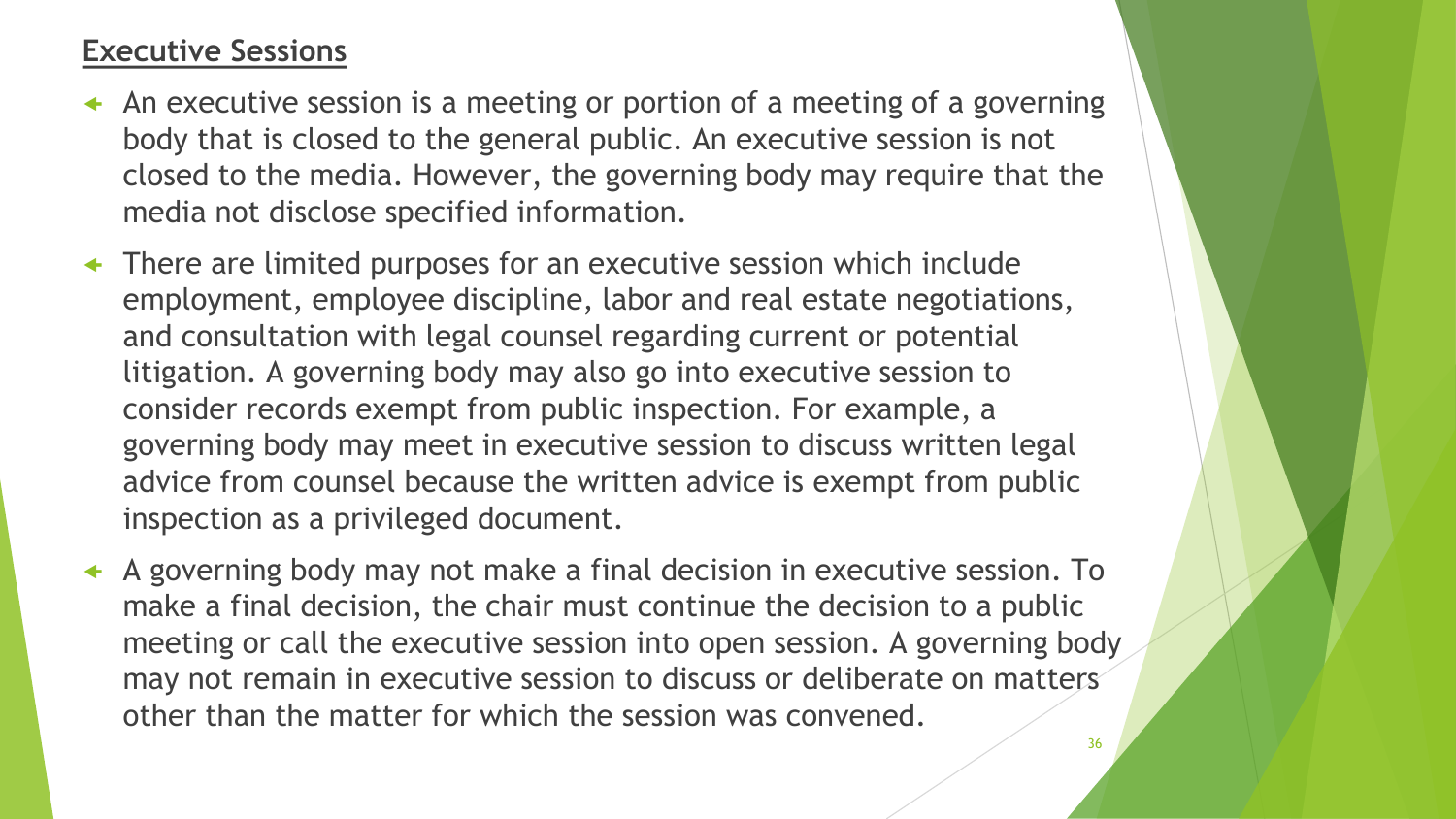## **Section IV Summary**

Definitions of:

- Governing body
- ← Public body
- Meeting
- **+ Executive session**
- Public Meeting requirements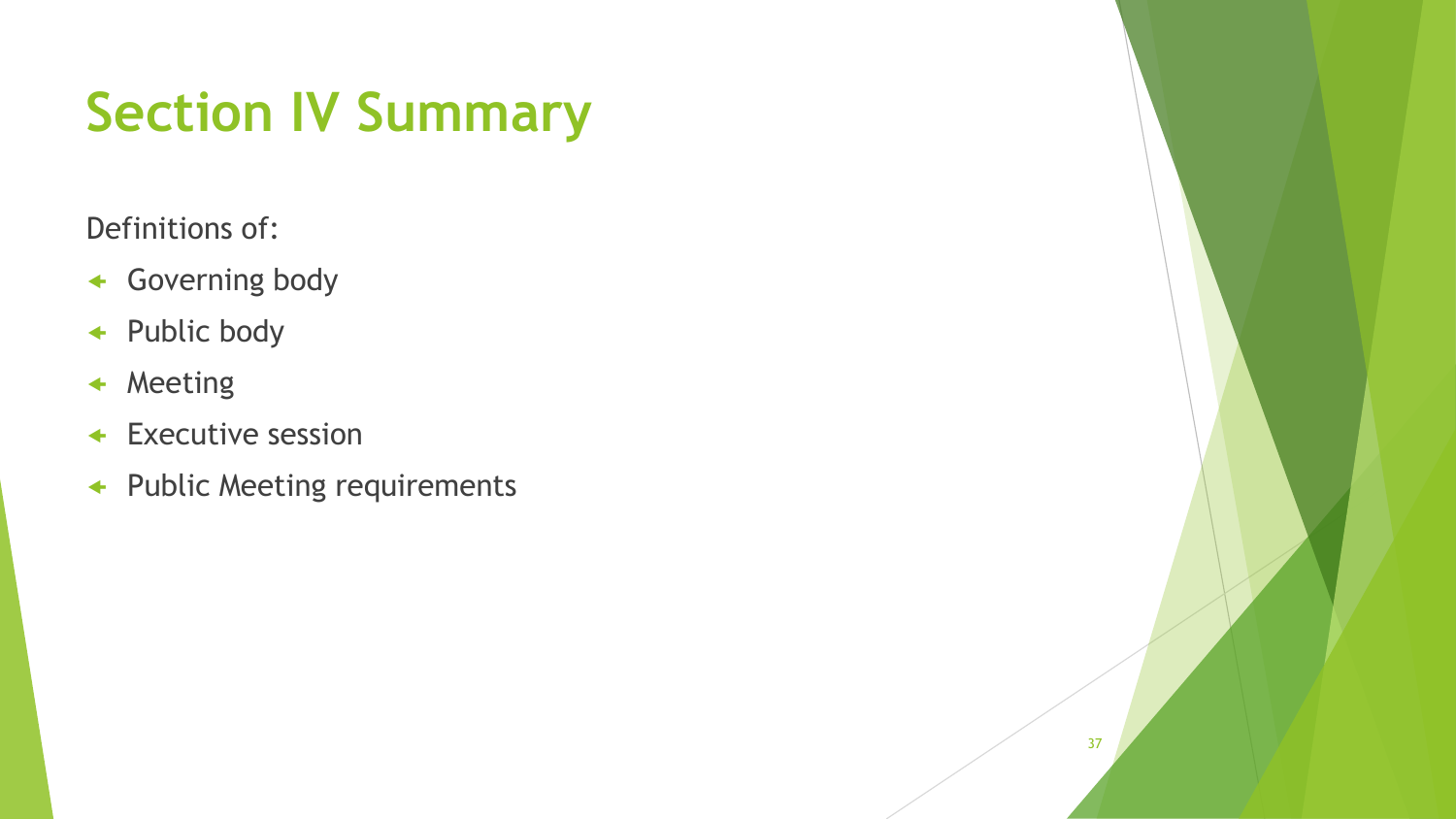## **Section V. Oregon Public Records Law**

**What is a public record?**

For the purposes of retention a public record is defined by Oregon Revised Statutes (ORS) 192.005(5):

(5) "Public record"

(a) Means any information that:

(A) Is prepared, owned, used or retained by a state agency or political subdivision;

(B) Relates to an activity, transaction or function of a state agency or political subdivision;

and

(C) Is necessary to satisfy the fiscal, legal, administrative or historical policies, requirements or needs of the state agency or political subdivision.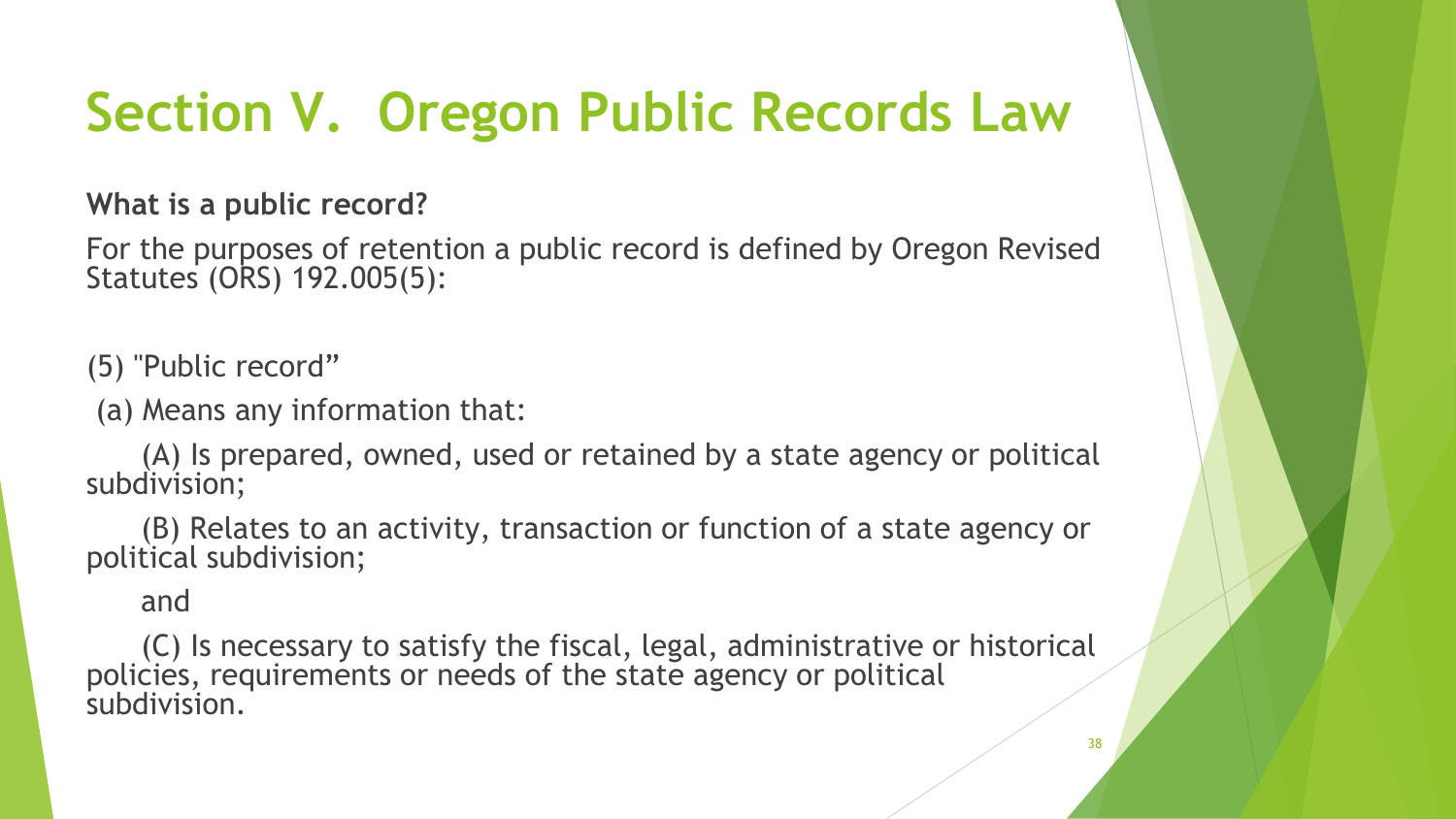### **Public Records Generally**

- The Public Records Law applies to every public body, as defined by ORS 192.410(3), and includes the City and "any agency thereof" and that includes the City's boards and commissions.
- Presumption for Disclosure "Every person has a right to inspect any public record of a public body in this state, except as otherwise provided...." ORS 192.420(1).
- "'Public Record' includes any writing that contains information relating to the conduct of the public's business, ... used or retained by a public body regardless of physical form or characteristics." (ORS 192.410(4)(a)).
- '"Writing' means handwriting, printing, photographing, and every means of recording, including letters, words, pictures, sounds, or symbols, or combination thereof, and all papers, maps, files, facsimiles or electronic recordings." (ORS 192.420(6)).
- Public records may include an email or text message if it discusses the City's business, whether the record is located on City network or equipment or on personal electronic devices. Drafts are also public records.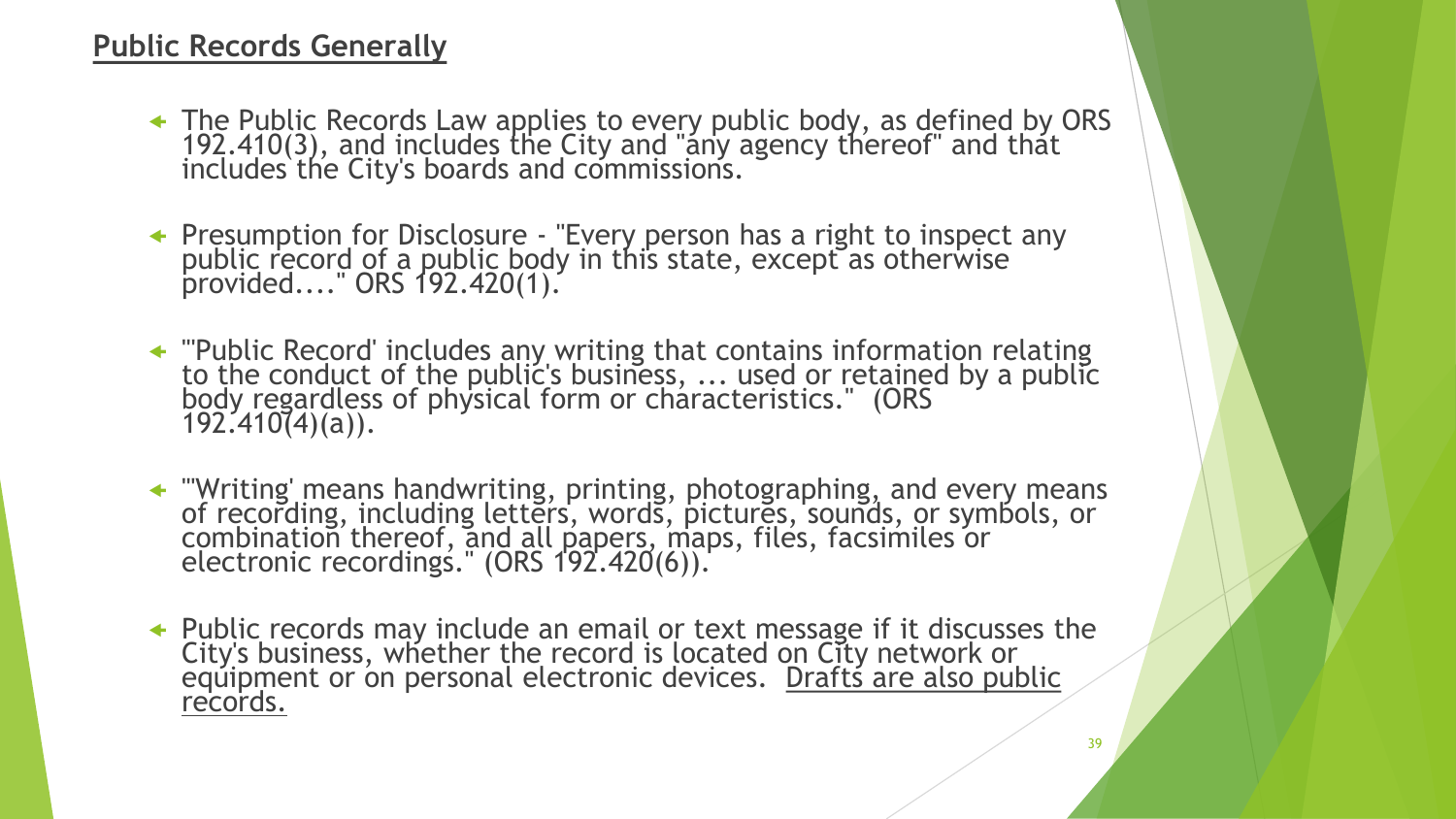### **Retention of Records**

- Once a record is created, a public body is responsible for retaining that record according to the retention schedules adopted by the body. The public body's custodian of records is also responsible for making public records available upon request.
- You will be advised of the retention schedule for your public body. A number of schedules may be relevant to your work.
- Always email a copy of all correspondence that relate to City business to the designated City staff person for your body.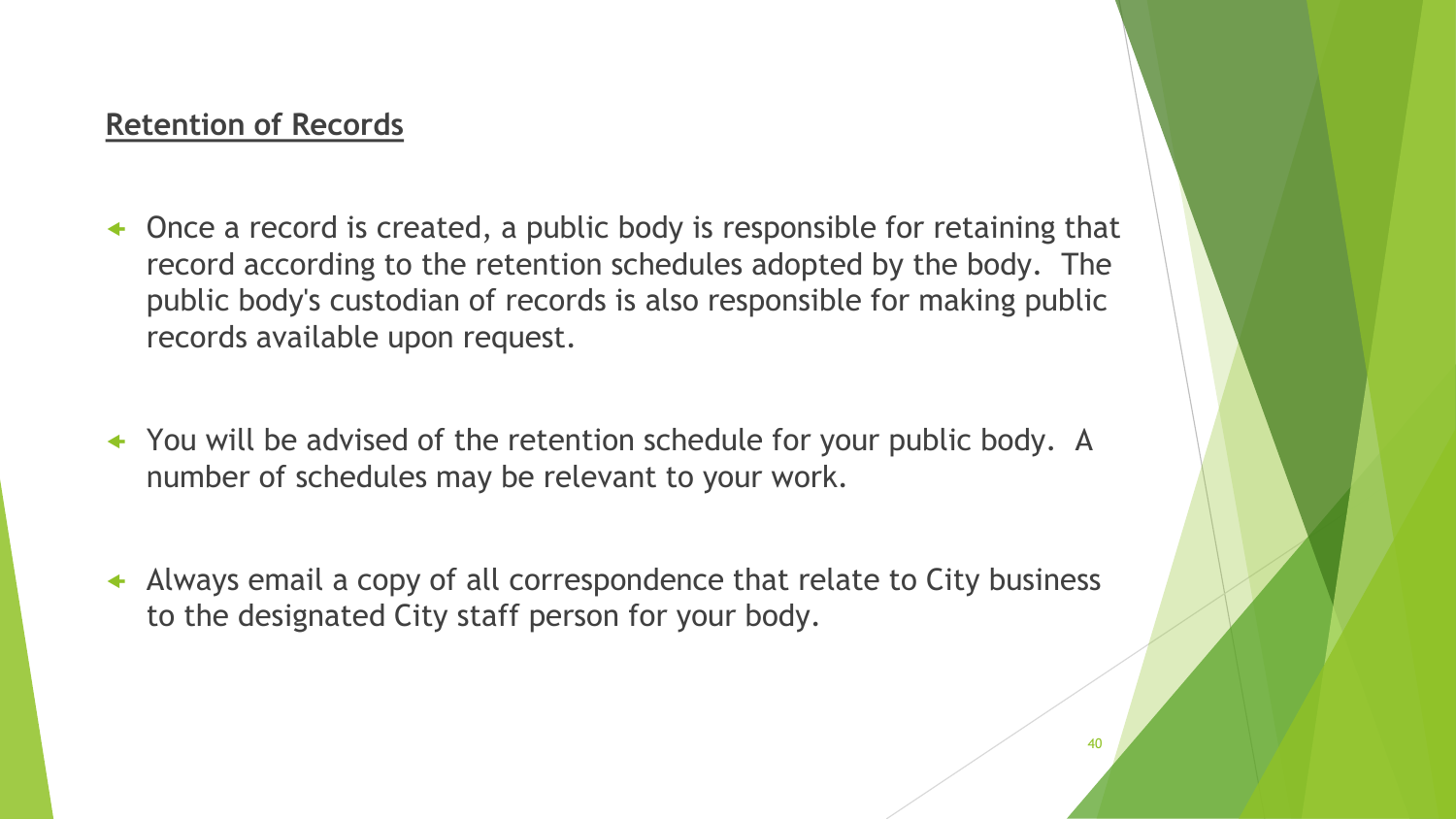### **Use of Home Computers (and other electronic devices)**

- Oregon's public records laws apply to e-mail correspondence about City business even when exchanged solely on City employees' or volunteers' personal computers (or other electronic devices). As a result, employees and volunteers have a responsibility to ensure retention of such e-mails and documents.
- Whether an e-mail or document contains information relating to the conduct of the public's business is case specific. Generally, if an email or document discusses procedural or substantive aspects of your work, it will meet this test. A purely personal e-mail does not become a public record simply because it is sent by a public official. Whether the e-mail or document is prepared, owned, used or retained by a public body is also fact dependent. A document not in the possession of the government still can be a public record by virtue of being used or prepared by a public body.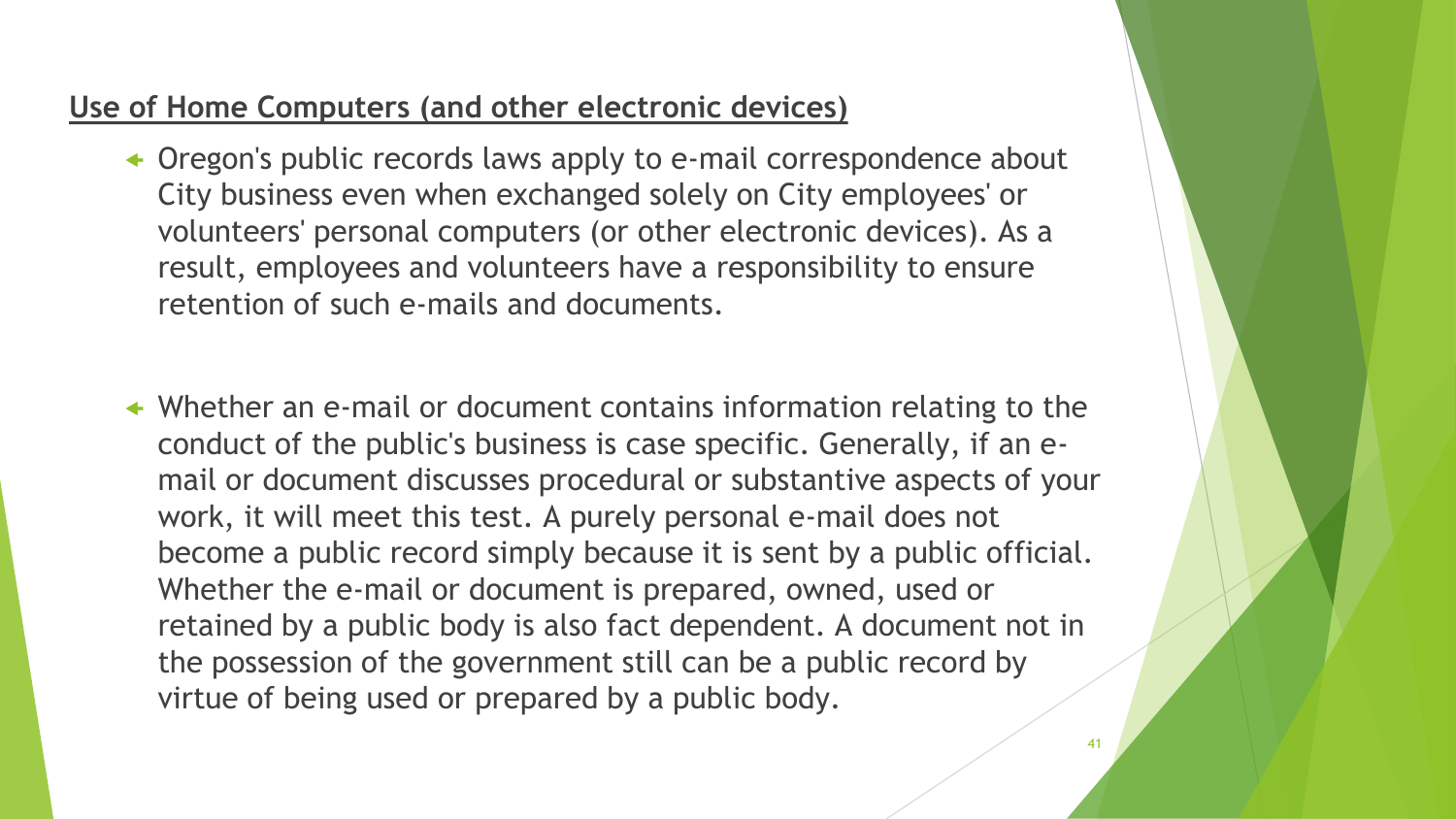- What this means in practice is that if you choose to use private computers to create City related documents or to correspond with one another regarding City business, you may be responsible for retaining the correspondence in accordance with City document retention schedules. This includes records created on personal devices, such as personal laptop or PC, Blackberry or cell phone with texting capability, or I-Pad.
- ← Text messages must also be retained. It is very intrusive to retrieve text messages from your personal phone. Please be careful.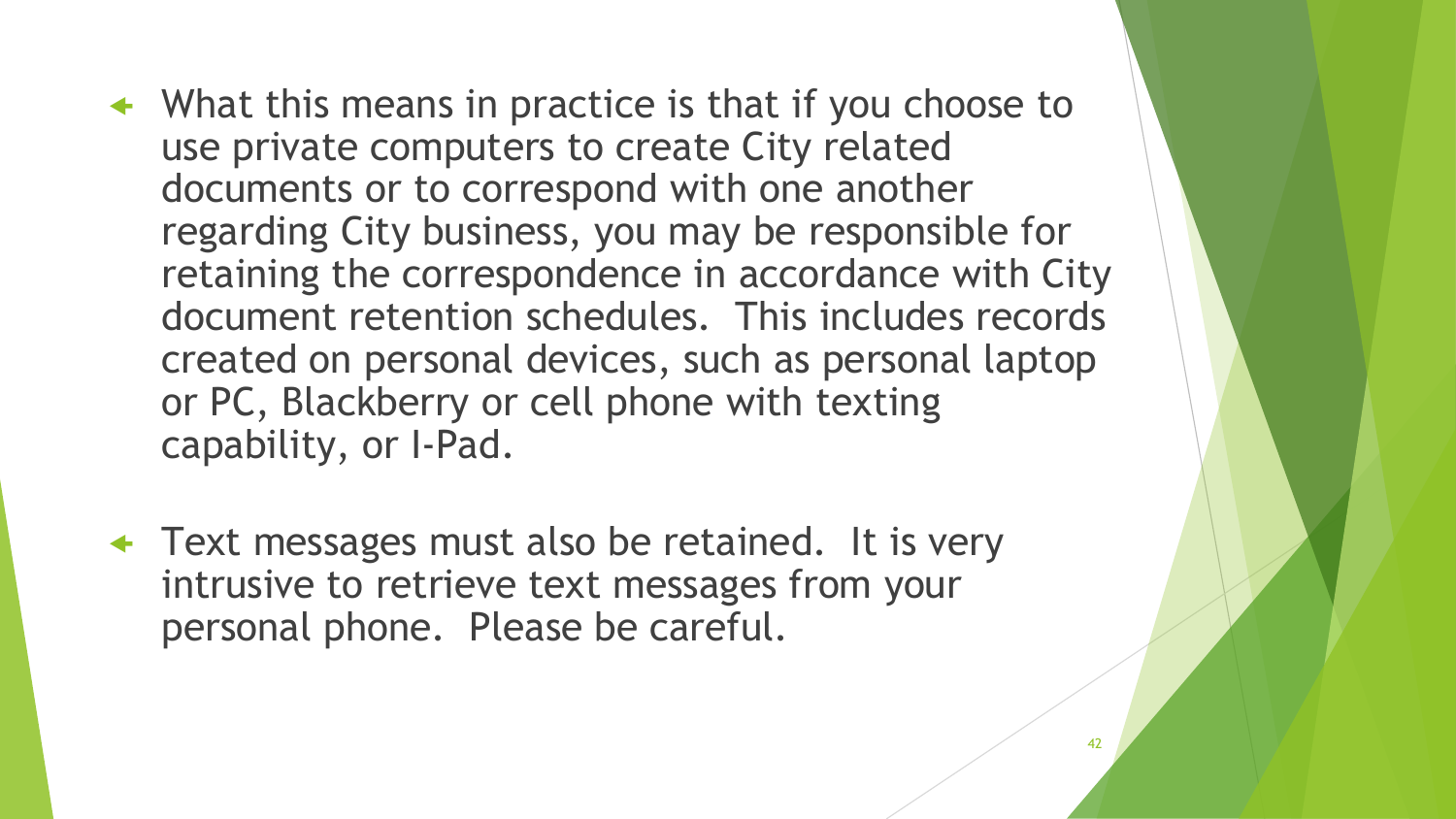Knowingly destroying public records can constitute a criminal offense. ORS 162.305.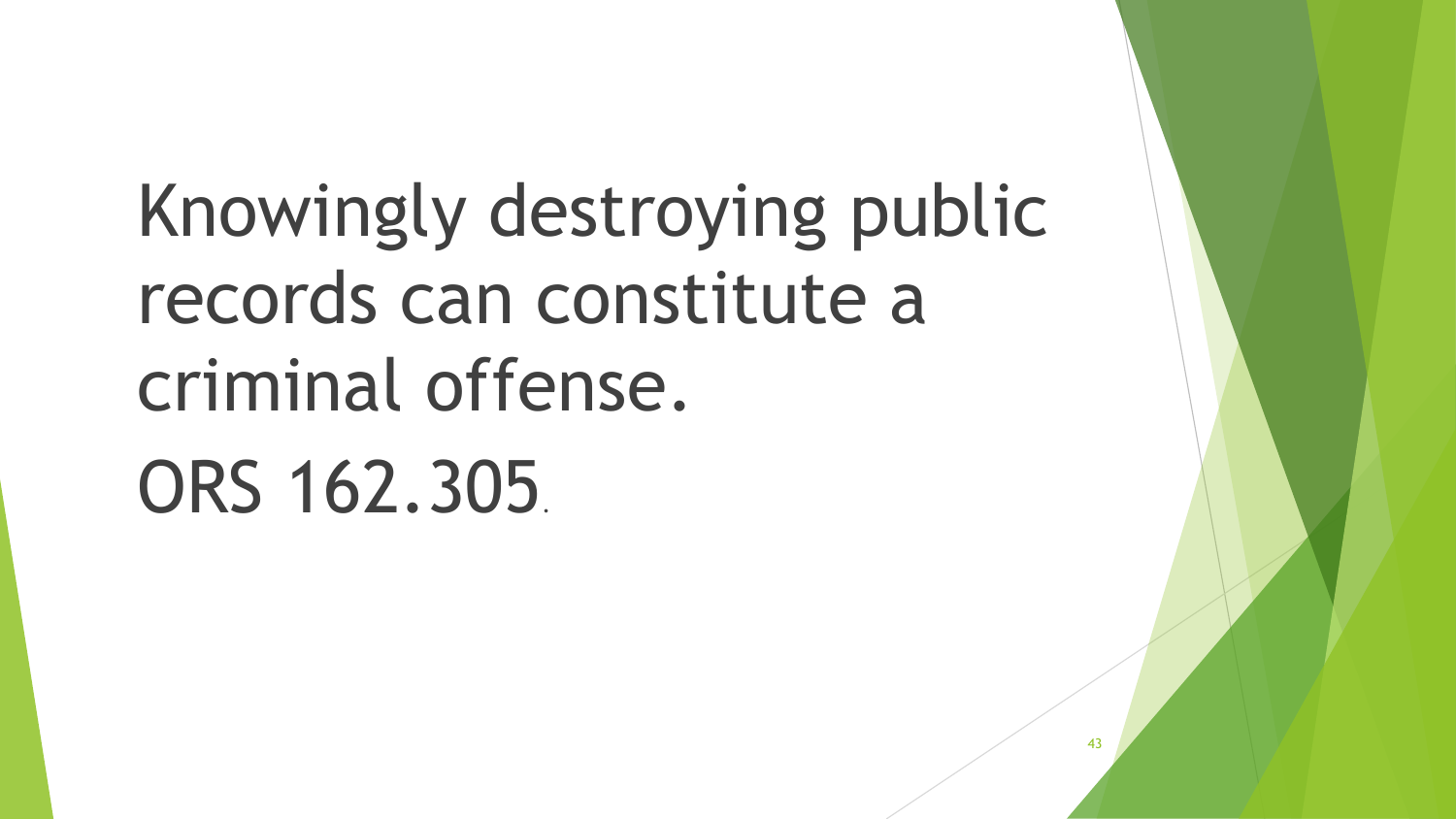### **Public Records Exemptions**

 $\triangleleft$  State law provides that certain public records may be withheld from disclosure if they fall within a statutory exemption. Generally, exemptions do not prohibit disclosure; they allow the public body, through its authorized representative (generally, an elected official, bureau director or designated public body's custodian of records, with guidance from legal staff) to decide whether to release a record. The presumption is in favor of disclosure and a requestor may challenge a public body's decision not to release a record.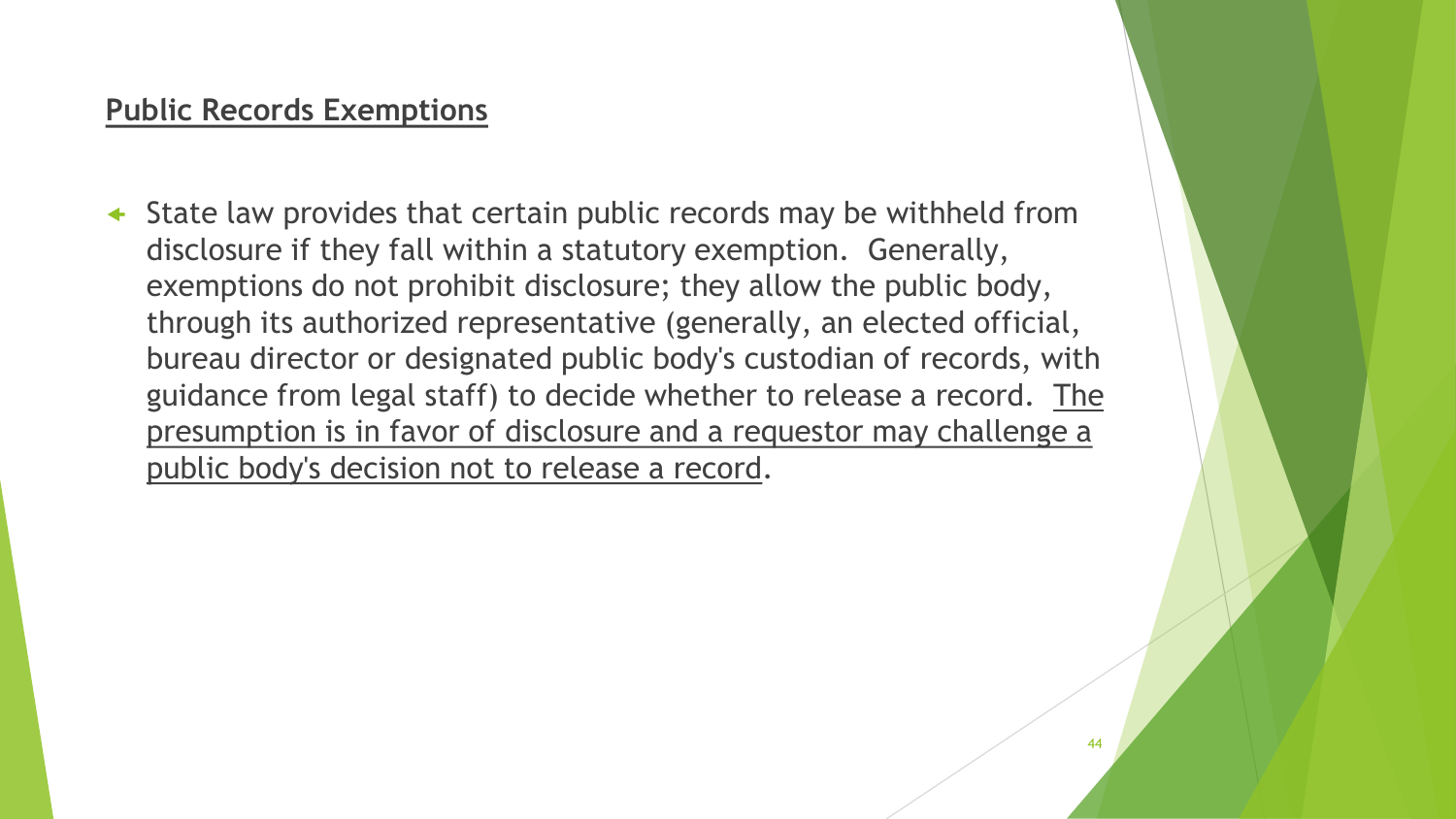## **Section V. Summary**

- What is a public record?
- Retention
- Copy all emails to City staff member
- Text messages count!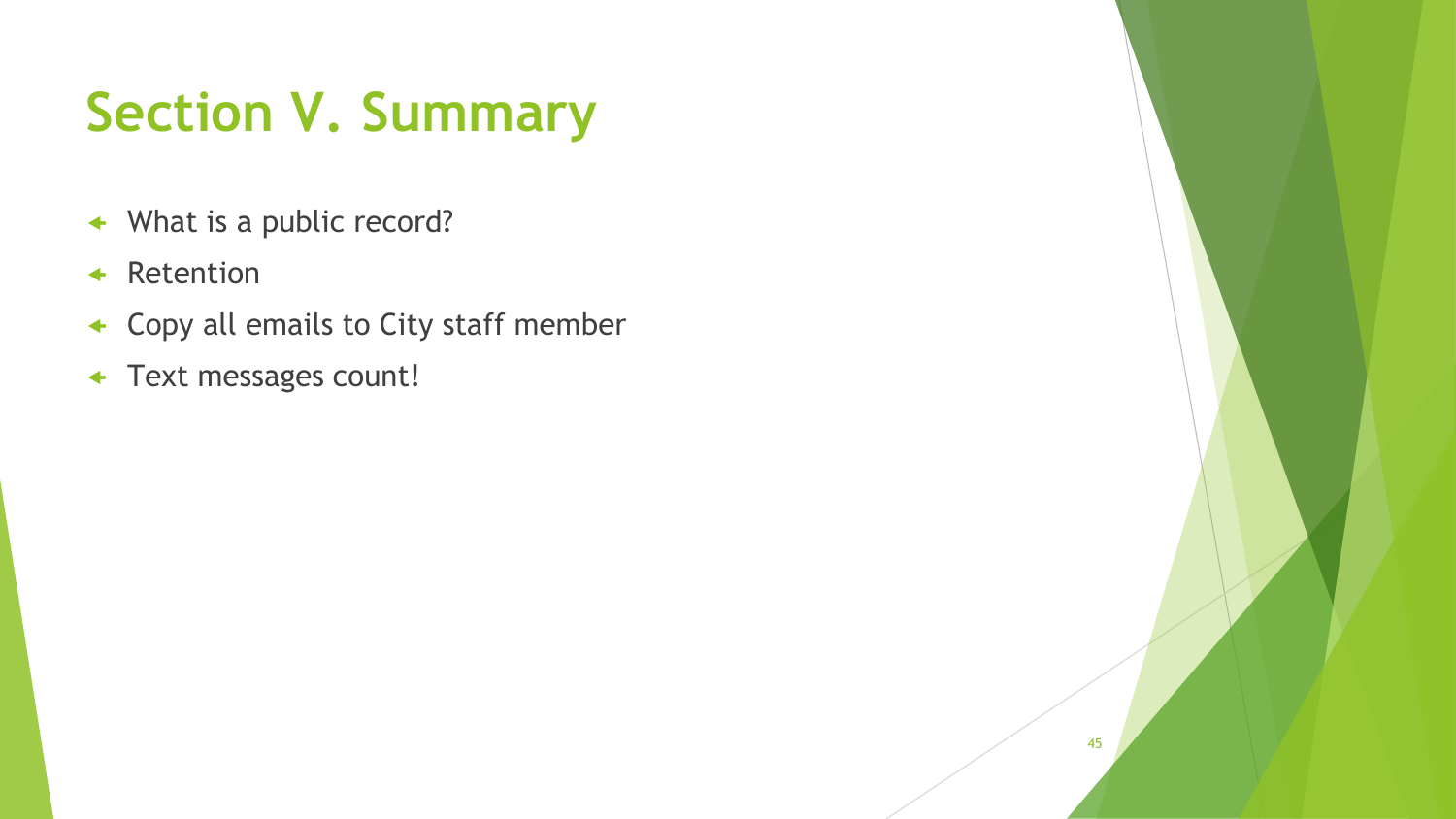## **General Takeaways**

- Familiarize yourself with ethical obligations and abide by them
- Conduct the business of your Board during scheduled public meetings
- Do not deliberate outside of scheduled meetings
- Always copy designated staff person on any correspondence
- Resist communicating by email or texts outside of scheduled meetings
- If you have information to share, send it to the Chair for dissemination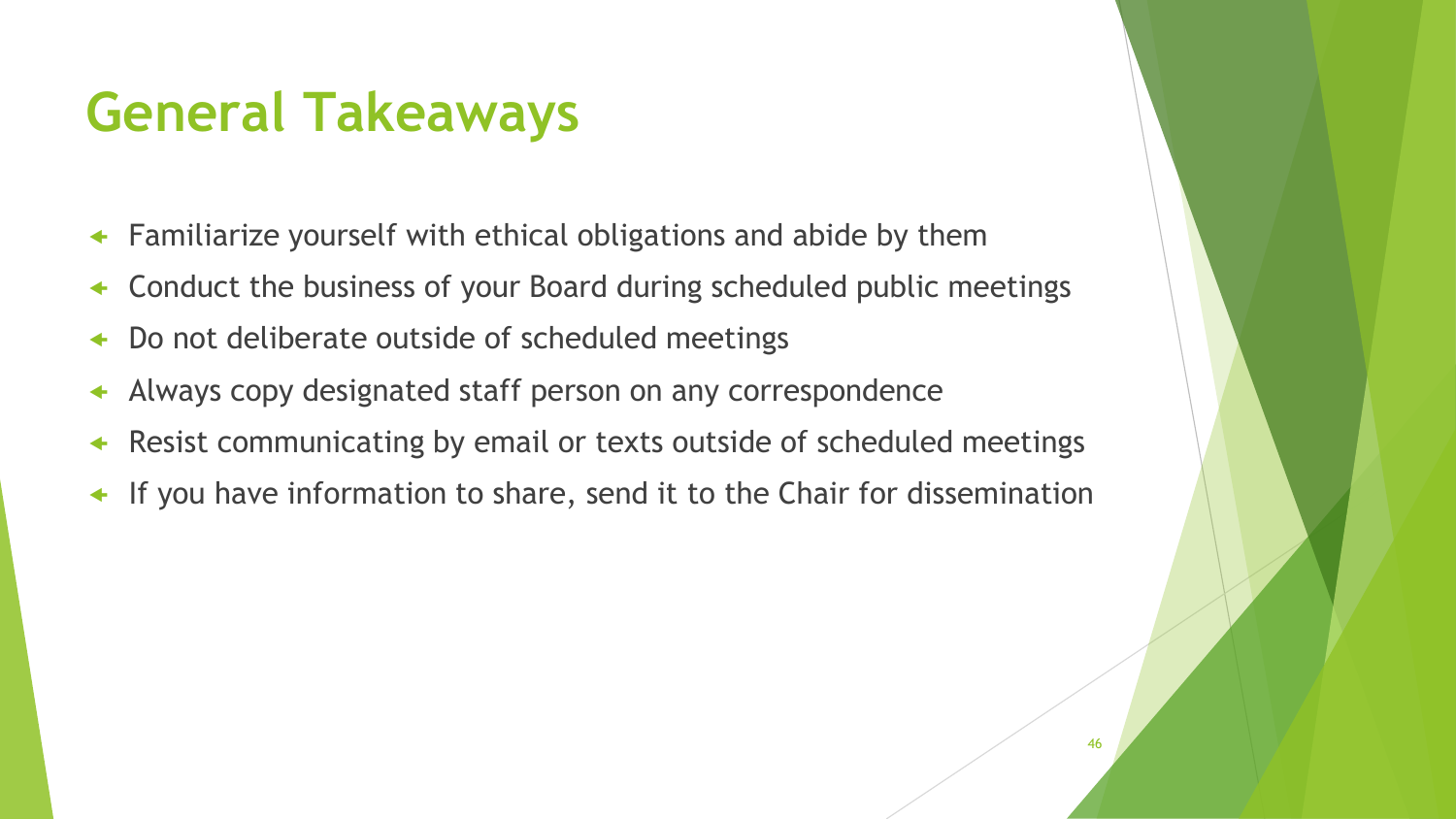You are personally liable, whether criminally or civilly, for individual violations of Oregon ethics, public meeting or public records law.

 The City may neither indemnify nor represent you before the Oregon Government Ethics Commission or a criminal court.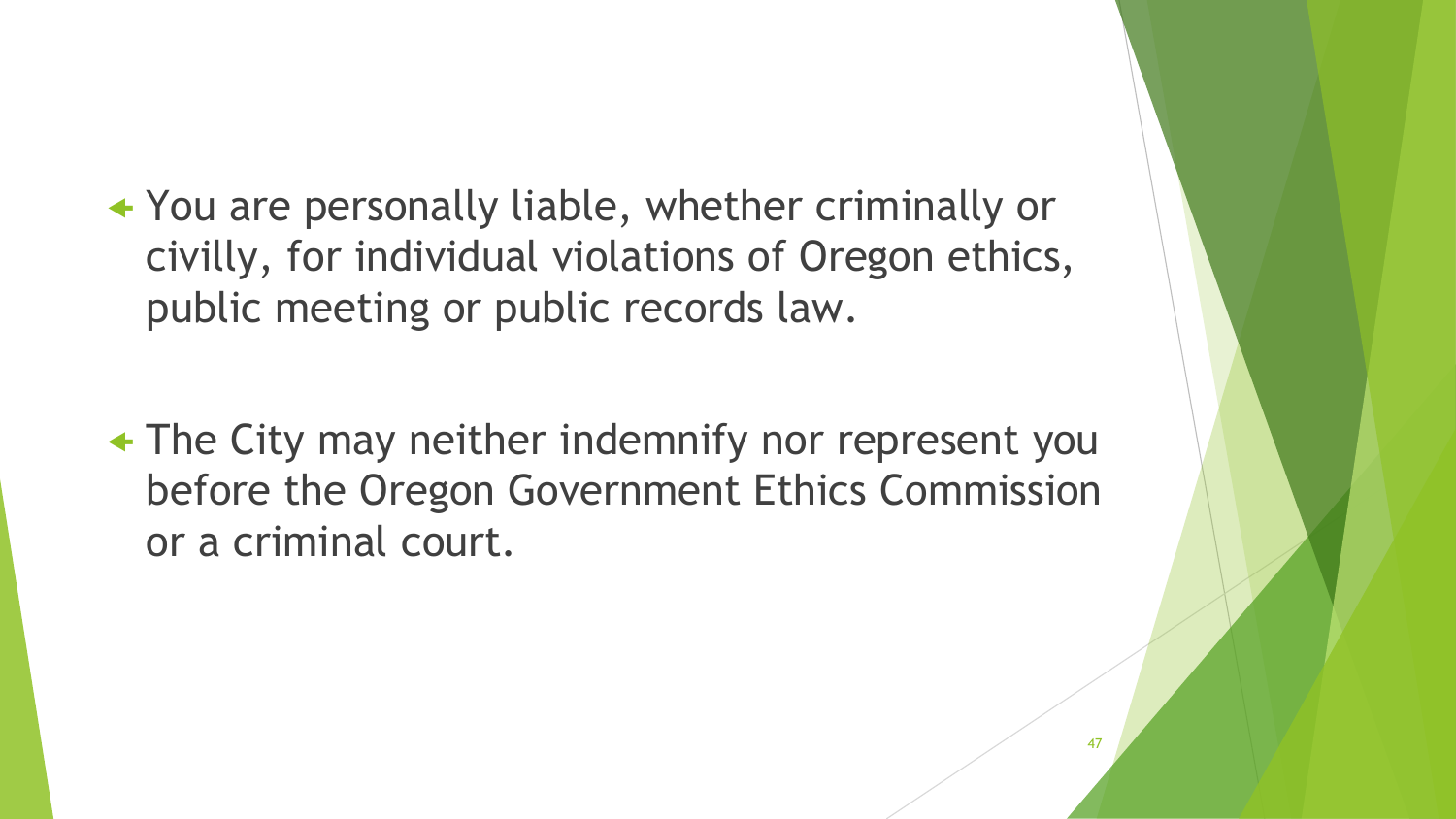# QUESTIONS???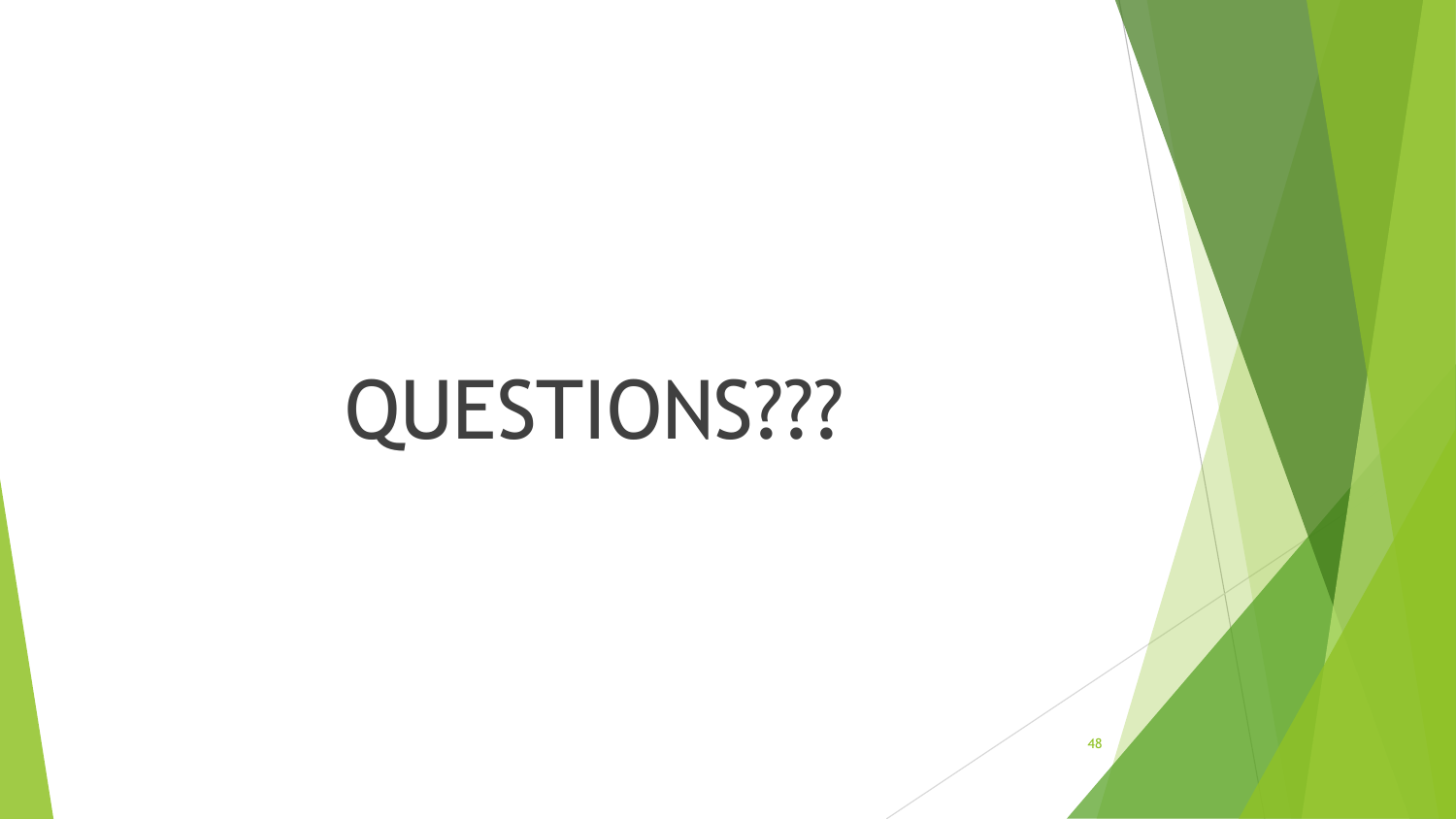## If you have a further question about any of this information . . .

- Please direct your inquiry to the Chair of your board. The Chair will in turn seek guidance from the City Attorney's Office and an opinion will be rendered to the entire board for clarification.
- The City Attorney's Office does not represent individual board members, but advises the board as a whole on the law. Each board member is responsible for abiding by State of Oregon and City of Portland laws.